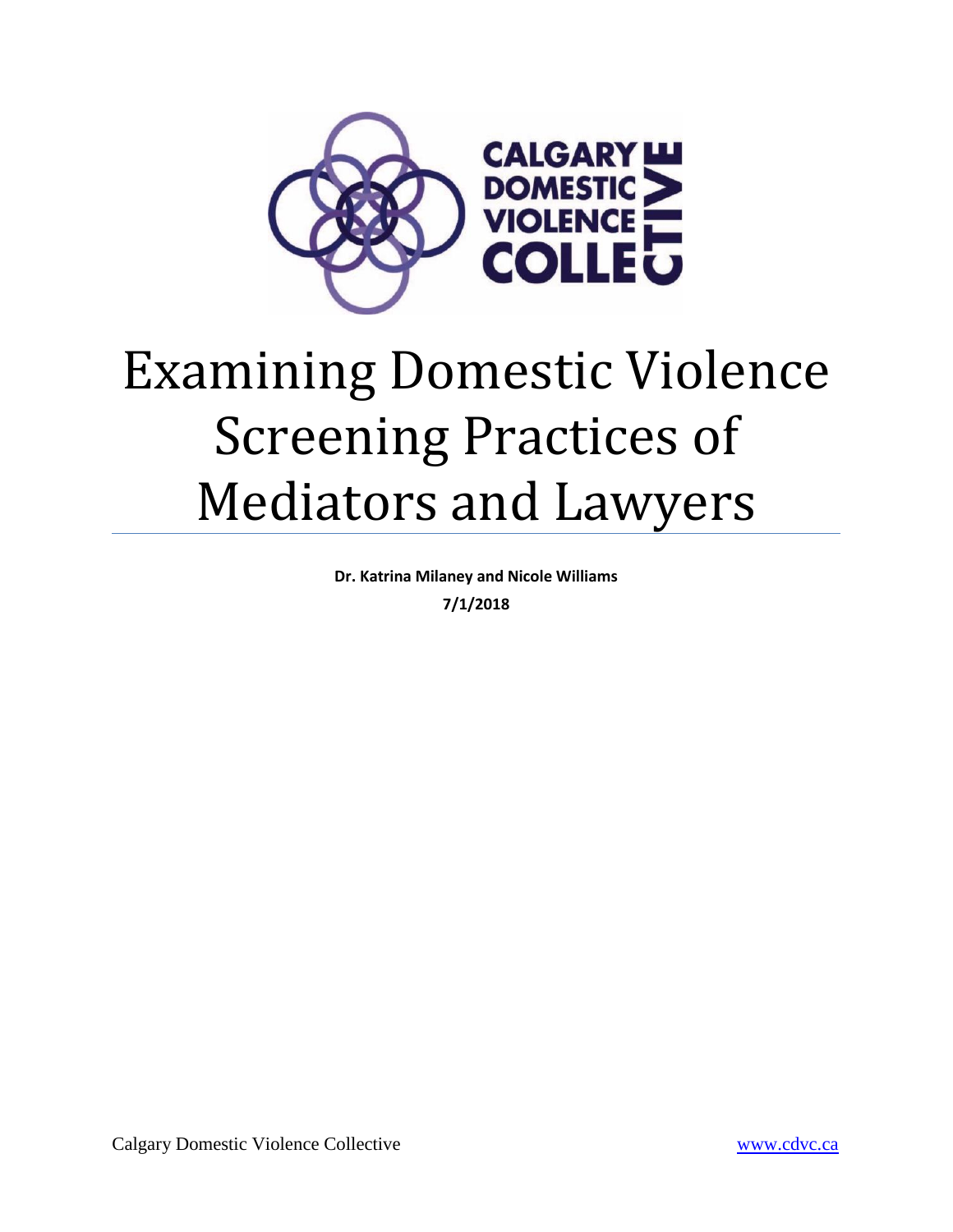# **Contents**

|    | 1. |  |
|----|----|--|
|    |    |  |
|    |    |  |
|    |    |  |
|    |    |  |
|    |    |  |
|    |    |  |
|    |    |  |
|    |    |  |
|    |    |  |
|    |    |  |
|    |    |  |
|    |    |  |
| 2. |    |  |
|    |    |  |
|    |    |  |
|    |    |  |
|    |    |  |
|    |    |  |
|    |    |  |
|    |    |  |
|    |    |  |
|    |    |  |
|    |    |  |
|    |    |  |
|    |    |  |
|    |    |  |
|    |    |  |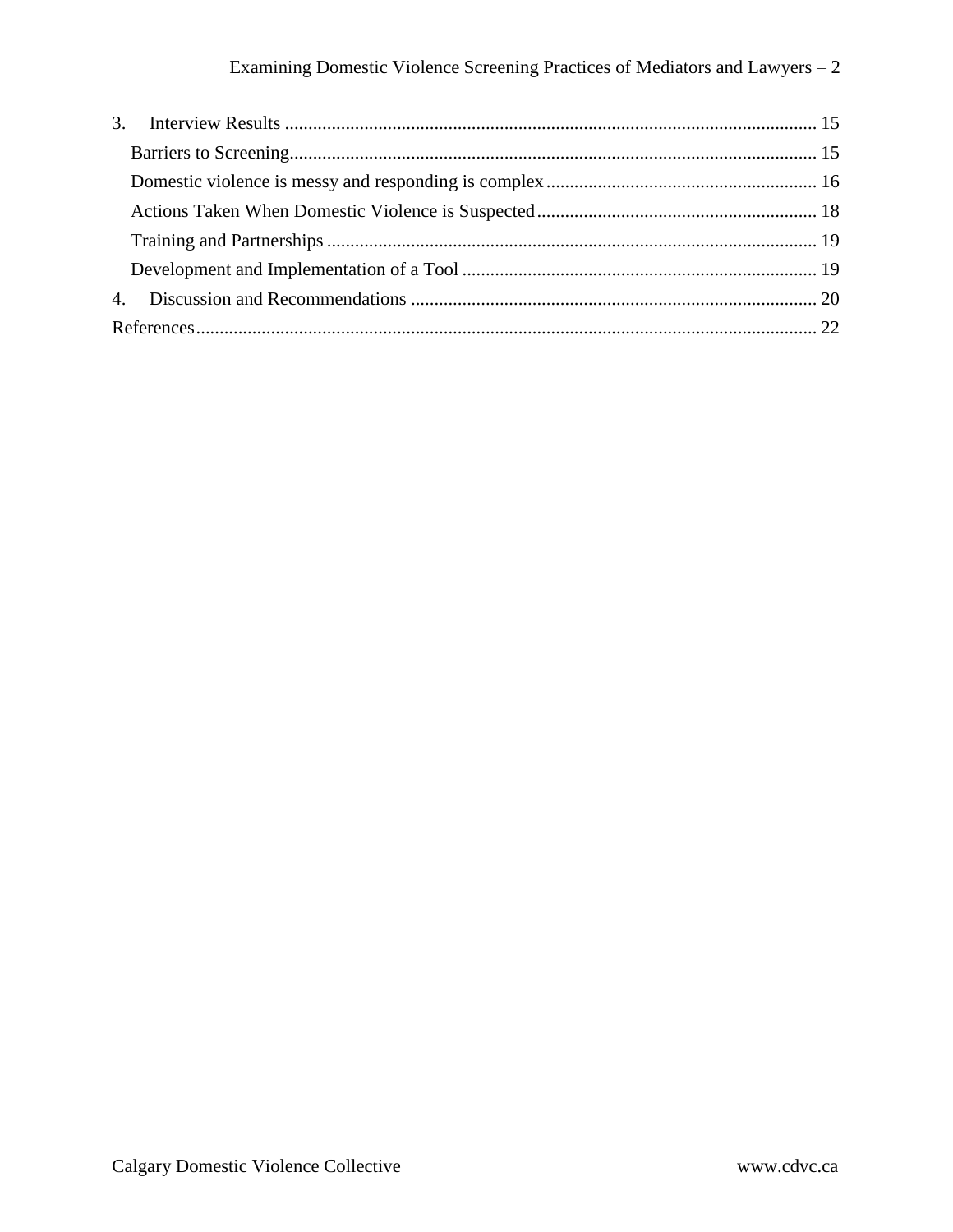# <span id="page-3-0"></span>**Introduction**

The Calgary Domestic Violence Collective has identified screening for domestic violence as a protective factor for domestic violence. In 2017 a small research project was conducted in Calgary to understand the prevalence of screening and its impact in certain sectors including family law. It found that there was a low prevalence of screening with a low prevalence of disclosure of domestic violence, despite the fact there is a high prevalence of individuals experience domestic violence and high conflict access the family law legal system. This report was developed to better understand and address this discrepancy.

Screening, according to Neilson (2012), "refers to processes used to detect and identify the presence, type, frequency, pattern, timing, and severity of domestic and family violence" (p. 8). Screening for domestic violence can be conducted by family law lawyers, arbitrators and mediators to ensure that clients are being adequately protected and represented. Anecdotal evidence from Calgary's community of domestic violence service providers showed that despite the opportunities and benefits of screening, most professionals working within the family law sector are not screening for domestic violence.

In order to understand the barriers and implications of screening and to develop suggestions to improve this process, a comprehensive review of the literature and 29 interviews and surveys with professionals working within family law were conducted. Findings suggest that there are several barriers to screening including inconsistent policy and legislation, a lack of awareness of DV, a lack of training, ineffective tools and cost and time constraints. The benefits however include improved safety, representation and referrals and opportunities for cross-sector collaboration. We conclude with recommendations to better meet the needs of both clients and legal professionals.

# <span id="page-3-1"></span>**Methods**

# <span id="page-3-2"></span>*Literature Review*

The review of the literature included both grey literature and academic articles. Any articles that examined screening practices outside law and mediation settings were excluded to ensure that only relevant tools and practices were reviewed. The search terms included "domestic violence," "intimate partner violence," "law," "lawyer," "mediator," "mediation," "screening," "tools," "screening practices," and "screening tools." A total of 51 articles and reports were reviewed, 39 of which are included in this report. Further, 11 available screening tools were reviewed to examine the measures, questions, and components included.

#### <span id="page-3-3"></span>*Interviews*

Twenty-eight lawyers, mediators and arbitrators from community-based organizations and private family law practices and one judge participated in interviews either in person, over the phone or through an online survey platform.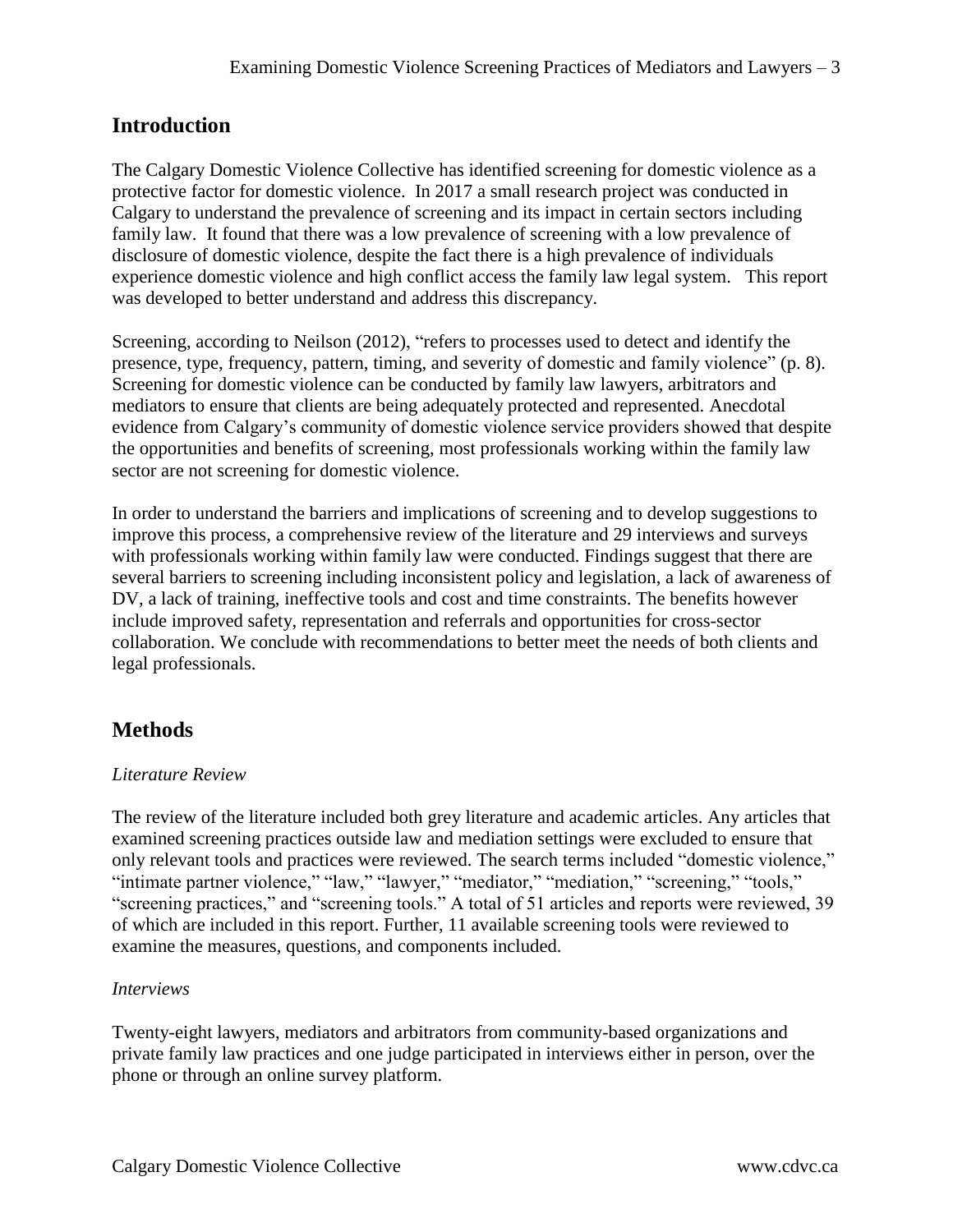The questions asked to participants were:

- 1. Tell us what you do when you suspect domestic violence (DV).
- 2. Do you use particular tools or consistent practices/processes when you suspect domestic violence?
- 3. We know some mediators/lawyers are reluctant to screen for or take cases that involve DV. Do you have any thoughts on why that is?
- 4. In your experience, what would make the process for screening easier or better for you?
- 5. Would you be interested in exploring the development/implementation of a tool?

The results from the literature review and interviews were compiled and analysed for common themes.

# <span id="page-4-0"></span>**1. Literature Review Findings**

The various articles that address screening practices and tools used by mediators and lawyers identify successes, shortcomings, and recommendations for improvement. Each of the following themes provides insight into current practices and ways in which these can be modified to better meet the needs of individuals who have experienced domestic violence.

#### <span id="page-4-1"></span>**The importance of screening**

The literature highlights several consequences of failing to screen for domestic violence. For instance, Hoffman (2013) emphasizes that failing to identify the presence of domestic violence may lead to dangerous power dynamics that do not allow the victim of violence to act in their own best interests. Further, Bingham, Beldin, and Dendinger (2014) suggest that failing to screen appropriately for domestic violence "might be contributing to harm in addition to missing opportunities to plan for safety and provide appropriate referrals" (p. 307).

Screening for domestic violence has important implications for both professionals and clients, including ensuring the safety of clients, the appropriateness of mediation, and the services provided by lawyers. Further, screening has an essential role to play in preventing the reoccurrence of violence in intimate partner relationships (Ellis, 2008). Screening tools act as a checkpoint to identify the presence of domestic violence and if necessary, can facilitate access to supports and resources for victims. This, in turn, can prevent victims from experiencing further violence by providing them with appropriate supports.

#### *Detection of domestic violence and safety of participants*

There was consensus that screening for domestic violence is an essential part of the legal process. Burman (2003) emphasizes the importance of screening processes as the only way to properly identify if clients are experiencing domestic violence. Further, Holtzworth-Munroe, Beck, and Applegate (2010) suggest screening is a crucial element of mediation, particularly for clients who are self-representing, as this may be the only time they are asked about violence and provided with support. The implementation of screening processes has diverse benefits to clients as Tan (1991) suggests that clients' individual needs can be met, while Ver Steegh and Dalton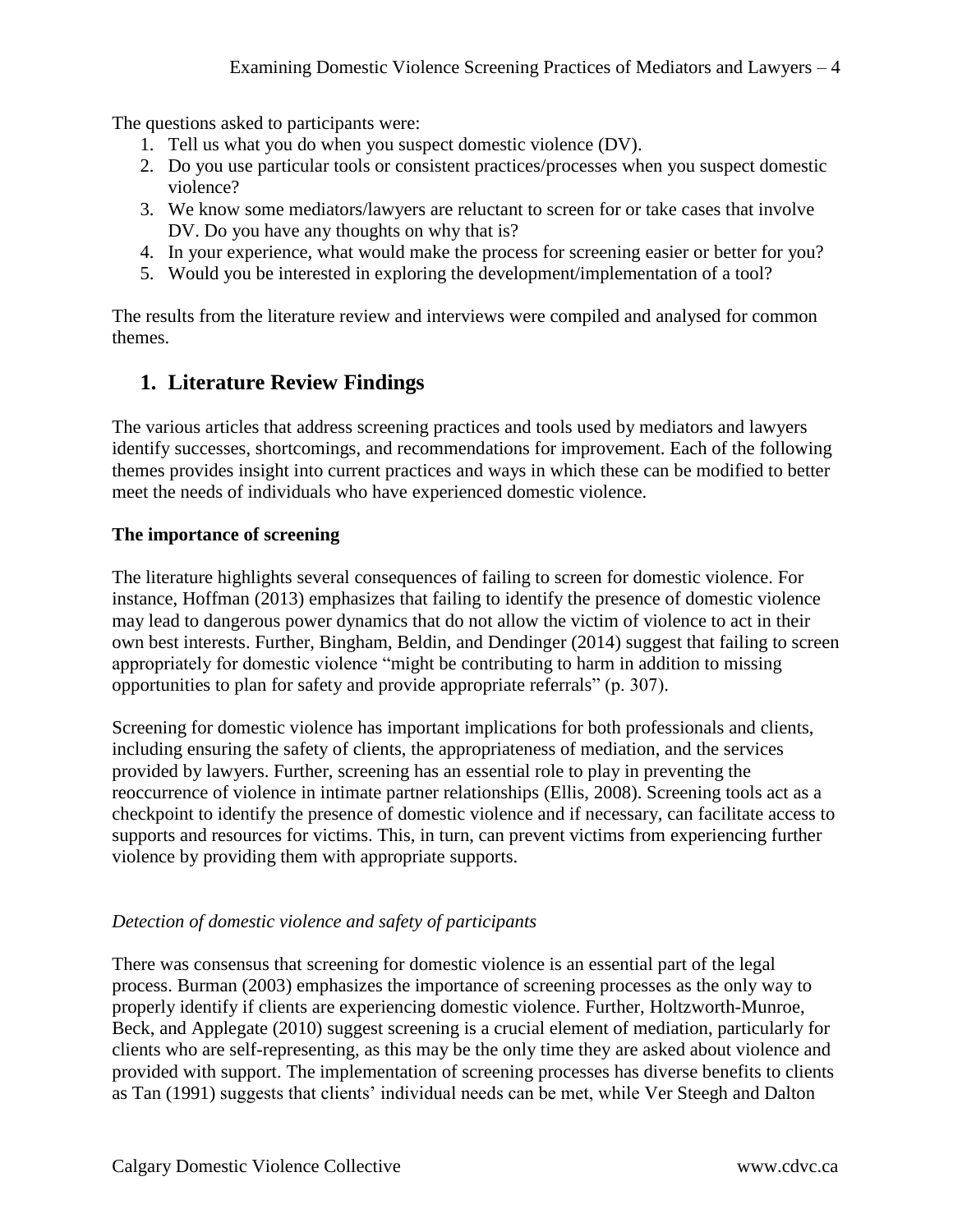(2008) advise that this allows both risks and protective factors within relationships to be identified.

The literature suggests that screening is an essential element of ensuring the safety of clients and all other parties involved (Frederick, 2008; Getz, 2008). For instance, Ver Steegh (2014) identifies that lawyers are legally and professionally obligated to screen for domestic violence as failing to do so puts both clients and their family members at risk. Similarly, Frederick (2008) suggests that screening is crucial as violence impacts not only the parent involved, but the children and other family members. By implementing mandatory screening for domestic violence, the Federal-Provincial-Territorial Ad Hoc Working Group on Family Violence (2013) identifies that legal processes like mediation can be adapted to ensure the safety of participants. Safety of participants can also be improved through incorporating risk assessment and planning as this will "inform the victim's decision-making and survival strategies" (Frederick, 2008, p. 529).

# *Appropriateness of mediation*

Within the literature, it is suggested that domestic violence screening is necessary to determine the appropriateness of mediation (Clemants & Gross, 2007; Lehal, FitzGerald, Kaur, Neallani, & Sainty, 2017; Murphy & Rubinson, 2005). However, the extent to which domestic violence impacts mediation is less clear. For instance, Lichon (2017) suggests that "by setting appropriate screening and safeguards, there are some levels or typologies of violence that are appropriate for mediation" (p. 5). Additionally, Girdner (1990) emphasizes that by understanding the power dynamics of couples' relationships, mediators can navigate negotiation accordingly. In contrast, Clemants and Gross (2007) identify that many practitioners and advocates have expressed that domestic violence creates a power imbalance within relationships that may prevent the fundamental principles of mediation from occurring (i.e. allowing participants to freely negotiate for themselves). Finally, Hoffman (2013) suggests that through identifying the severity and time frame of violence, mediators can assess whether or not mediation is a safe choice. While there may not be consensus regarding when mediation is appropriate, it is evident that screening is critical to identifying the presence of violence, thus enabling mediators to evaluate the situation.

# *Appropriate legal representation*

Screening for domestic violence is also an essential part of ensuring proper legal representation is provided (Burman, 2003; Sussman & Carter, n.d.). Burman (2003) suggests that screening for domestic violence allows lawyers to identify if they can provide adequate representation and if not, allows them to refer clients to other lawyers. Murphy and Rubinson (2005) advocate that lawyers' relationships with their clients uniquely position them to screen for domestic violence and by doing so, this enables them to identify whether or not mediation is suitable. Ver Steegh (2014) echoes this, suggesting that as lawyers have privileged relationships with clients, they are "uniquely positioned to detect intimate partner violence, understand its implications, counsel and advocate for parents, and promote positive outcomes for children" (pp. 1056-1057).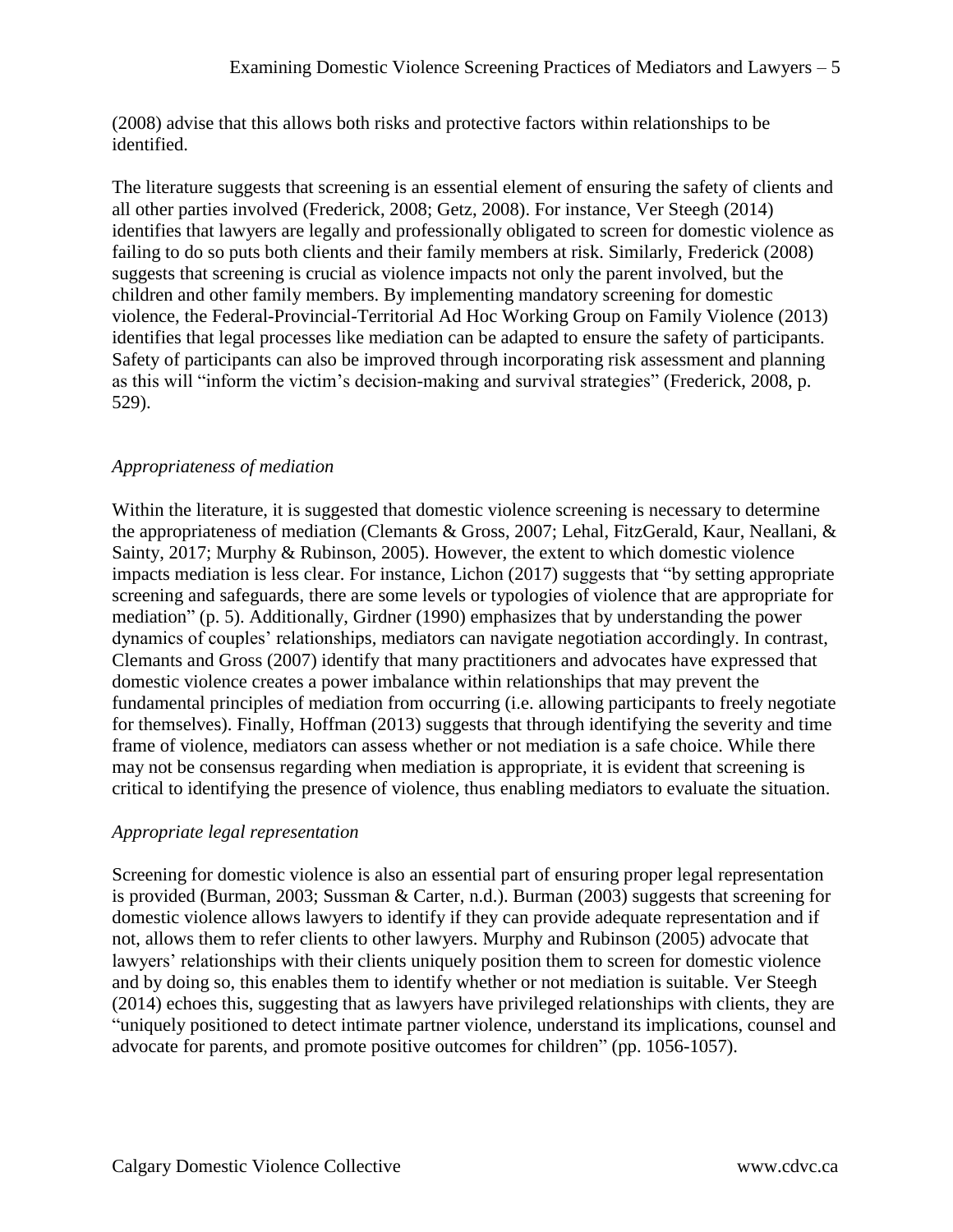# <span id="page-6-0"></span>**Consistency**

Ver Steegh (2014) suggests that due to the "prevalence of intimate partner violence and the profound impact it may have on children, parenting, and legal representation," consistent screening protocols should be universally adopted by lawyers (p. 1057). Rossi et al. (2015) suggest that developing standardized criteria for mediators would increase reliability and reduce variance across professionals.

However, Holtzworth-Munroe et al. (2010) identify that mediators have expressed reluctance regarding the implementation of universal screening as many mediators believe that intimate partner violence "is not a frequently occurring problem among the couples they see in mediation" (p. 646). If universal screening processes are to be implemented, mediators must be educated on the prevalence of domestic violence and the benefits of universal screening.

#### <span id="page-6-1"></span>**Ongoing screening**

There is also a consensus in the literature that screening should be conducted on an ongoing basis throughout the legal process (Capulong, 2013; Lehal et al., 2017; Neilson, 2012 ; Ontario Association for Family Mediation, 2013; Ver Steegh, 2014). For instance, Frederick (2008) suggests that screening could occur each time legal services such as mediation sessions are provided. Ongoing screening is also supported by Getz (2008), who suggests that mediation must be conducted by both mediators and lawyers as mediators should not assume that screening has already taken place. Murphy and Rubinson (2005) argue that screening should be conducted both prior to and during mediation as domestic violence is not always identified by those screening prior to mediation.

Ver Steegh (2014) and Wathen, MacGregor, and MacMillan (2016) suggest that professionals must watch for potential signs of domestic violence and if evident, they should inquire about clients' exposure to abuse. Continually being watchful for signs of abuse is beneficial to the screening process as Ver Steegh (2014) suggests that "clients are more inclined to disclose intimate partner violence after a trusting professional relationship has been built" (p. 1055).

#### <span id="page-6-2"></span>**Collaboration across professions**

Collaboration across professions is important to developing effective screening processes. For instance, Neilson (2012) suggests that lawyers and cultural experts can collaborate to create and modify screening tools to suit diverse social and cultural needs. Capulong (2013) advocates that screening itself is the responsibility of all professionals in the legal system and only through collaboration can domestic violence be properly identified and addressed. Further, by ensuring that screening is being conducted by several sources, Murphy and Rubinson (2005) indicate that this "will enable battered women and the judicial system to confer the benefits of mediation on some, [and] avoid its potential for harm on others" (p. 70).

#### <span id="page-6-3"></span>**Barriers to screening**

#### *Comfort zones*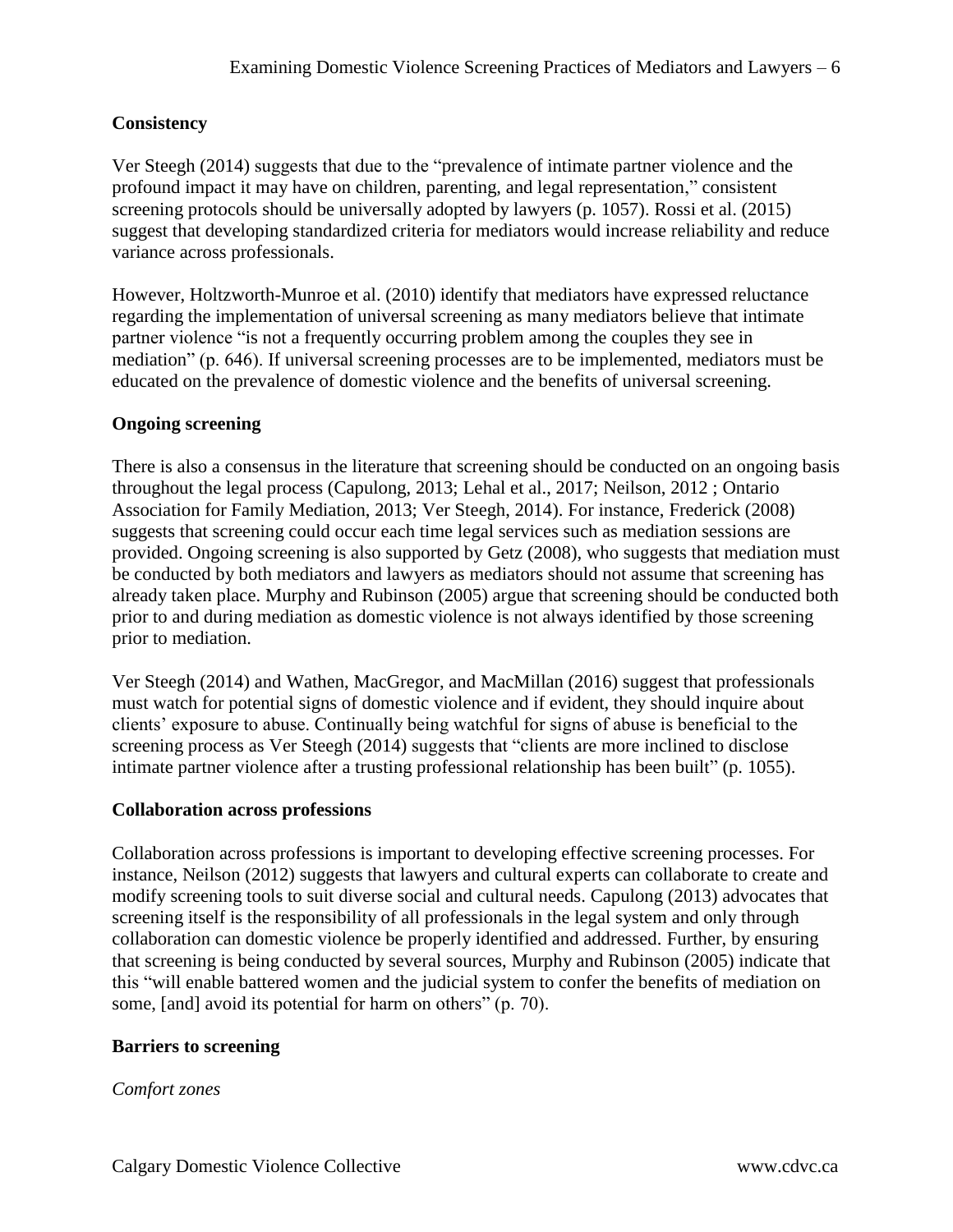There are several barriers that prevent effective and consistent domestic violence screening by mediators and lawyers. For instance, Burman (2003) suggests that lawyers often believe that screening for domestic violence will be an uncomfortable process. However, Burman (2003) also identifies that while it may be challenging at first, clients who have been exposed to violence are often relieved to have it brought up, particularly when they are aware that the relationship with their lawyer is confidential.

#### *Time and money*

Capulong (2013) identifies that cost is a significant barrier as screening processes require additional staff and training, while also increasing judicial involvement and monitoring. This is further supported by Clemants and Gross (2007), who believe that additional expenses may create hesitancy to begin screening programs. Pokman et al. (2014) suggest that time is a barrier to domestic violence screening, they suggest that screening tools take no more than 15 or 20 minutes to complete. Pokman et al. (2014) also identifies that clients are "unwilling, and often unable, to spend significant amounts of time filling out questionnaires" (p. 530). Additionally, Ballard et al. (2011) found that mediators may be "conservative in labeling a case as violent" as this may lengthen the mediation process (p. 259). Although there are several barriers to screening identified in the literature, Burman (2003) suggests that as lawyers already screen for several other purposes, integrating a domestic violence screening tool into the process should not be difficult.

#### <span id="page-7-0"></span>*Current policies and legislation*

The Federal-Provincial-Territorial Ad Hoc Working Group on Family Violence (2013) identifies that generally, "family law lawyers in Canada are not required to screen their clients for family violence" and Canada's laws and policies on screening vary from province to province. In Alberta, mediators are not legally obligated to screen for abuse. Across Alberta, Saskatchewan, and Ontario, mediation bodies have training and screening requirements; however, membership is voluntary (Lichon, 2017). Further, in Saskatchewan, Newfoundland, and Ontario, each Ministry of Justice identifies criteria that their mediators must fulfil, in both Saskatchewan and Newfoundland, mediators must screen for abuse and must have taken domestic violence training.

In British Columbia, the Family Law Act requires that both lawyers and mediators screen for domestic violence (Federal-Provincial-Territorial Ad Hoc Working Group on Family Violence, 2013). Family Justice Services and Mediate BC, both of which support family mediators, each have "policies on mediating cases where family violence exists and [each] provides tools to screen for violence" (Lichon, 2017, p. 5). Murphy and Rubinson (2005) identify that in the United States, screening is only referenced in a few state laws and "those that do say little or nothing about who should do it or how it is to be done" (p. 64). While legislation varies across North America, there is little legislation ensuring consistency across screening practices and tools.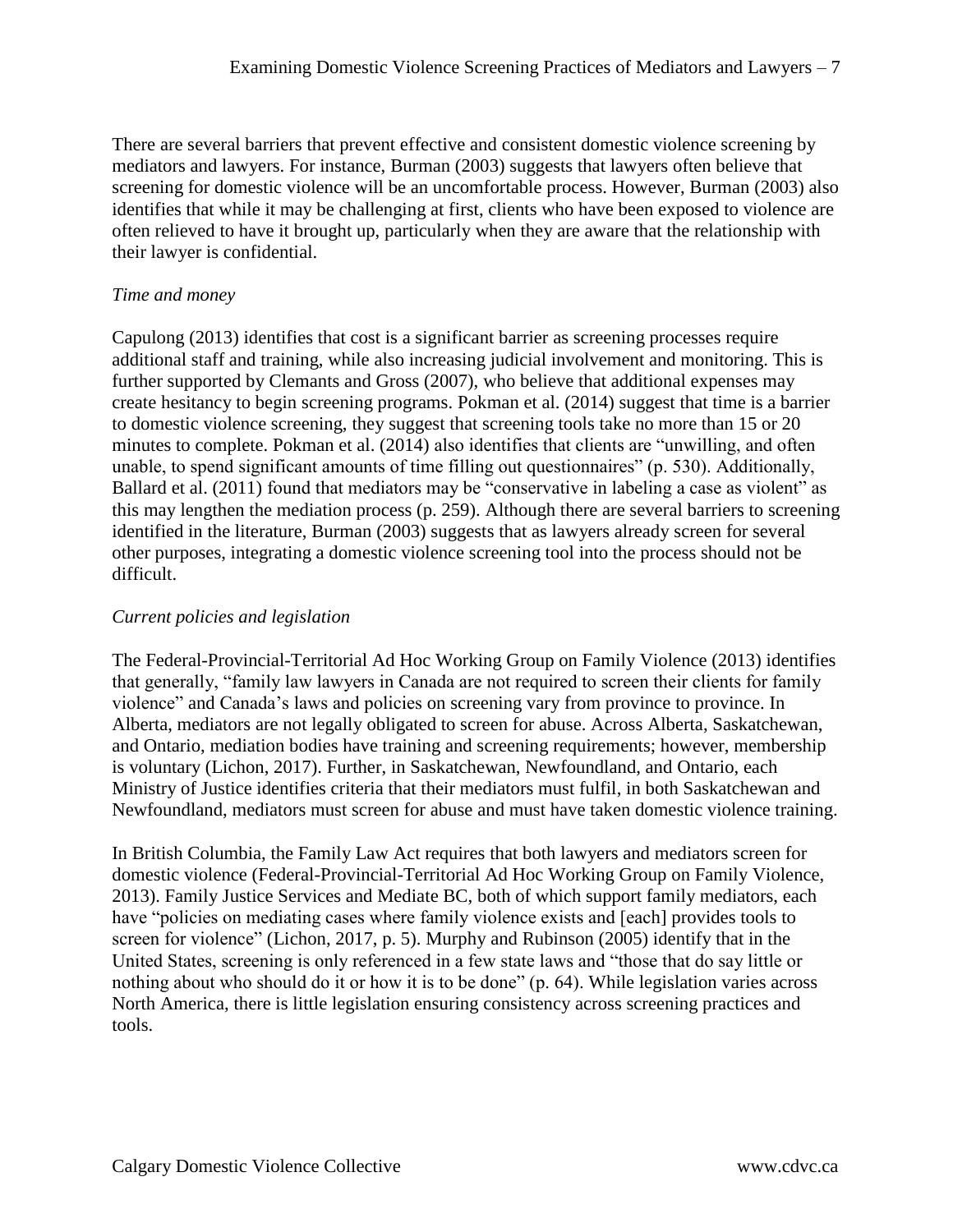# <span id="page-8-0"></span>**Barriers to detecting domestic violence**

# *Fear and mistrust*

Lawyers and mediators often face barriers to detecting domestic violence, even with screening tools in place. For instance, some clients may downplay or be reluctant or fearful to disclose their experiences because they are embarrassed, afraid, or distrustful (Bingham et al., 2014; Vaccaro & Medhekar, 2013; Ver Steegh & Dalton, 2008). As suggested by Lehal et al. (2017) this is indicative of the need for mediators to be aware of signs of abuse and to effectively ask questions in an appropriate manner. Additionally, as suggested by Bingham et al. (2014) it is essential that mediators are aware of "the emotional and physical risks of discussing the abuse" (p. 325). Vaccaro and Medhekar (2013) advise that some clients may not identify as having experienced domestic violence.

# *Ineffective tools*

Poor screening tools and ineffective practices are also a barrier. This is identified by Ballard et al. (2011), who suggest that questions that are not specific enough may fail to identify clients' experiences of abuse and "mediators did not report the presence of IPV in more than half the cases in which the parties themselves reported physical violence on a short, behaviorally specific screening questionnaire" (p. 256). Screening questions must also be wide-spanning in scope as Lehal et al. (2017) suggest that failing to inquire about different types of abusive behaviours decreases the likelihood that professionals will successfully screen for domestic violence. In other words, screening tools are a critical component of domestic violence screening and must be carefully developed to ensure that the questions being asked are effective and evidence-based, while also sensitive to clients' needs.

# <span id="page-8-1"></span>**Current screening practices**

Across the literature, there is noticeable variance in the frequency with which professionals' screen for domestic violence. While Ballard et al. (2011) identified that many mediation programs report screening for domestic violence, Clemants and Gross (2007) identified that only 37% of centers that reported some type of screening "actually employed any kind of formal process to screen clients for domestic violence" (p. 427). Further, the Federal-Provincial-Territorial Ad Hoc Working Group on Family Violence (2013) identified that far more mediators screen for family violence than lawyers, 93% of mediators identified that they screen, while 83% of lawyers expressed that they rarely or never use a screening tool. This suggests that the employment of screening tools varies greatly across professions and jurisdictions.

The Federal-Provincial-Territorial Ad Hoc Working Group on Family Violence (2013) identifies that all family justice centers in British Columbia screen for domestic violence at clients' first point of contact. Further screening occurs if clients are referred to mediation services or a family justice counsellor. A report published by British Columbia's Ministry of Justice (2014) states that when domestic violence is identified, further questions are asked to make referrals to appropriate services. Similarly, screening is conducted by various entities in the legal system in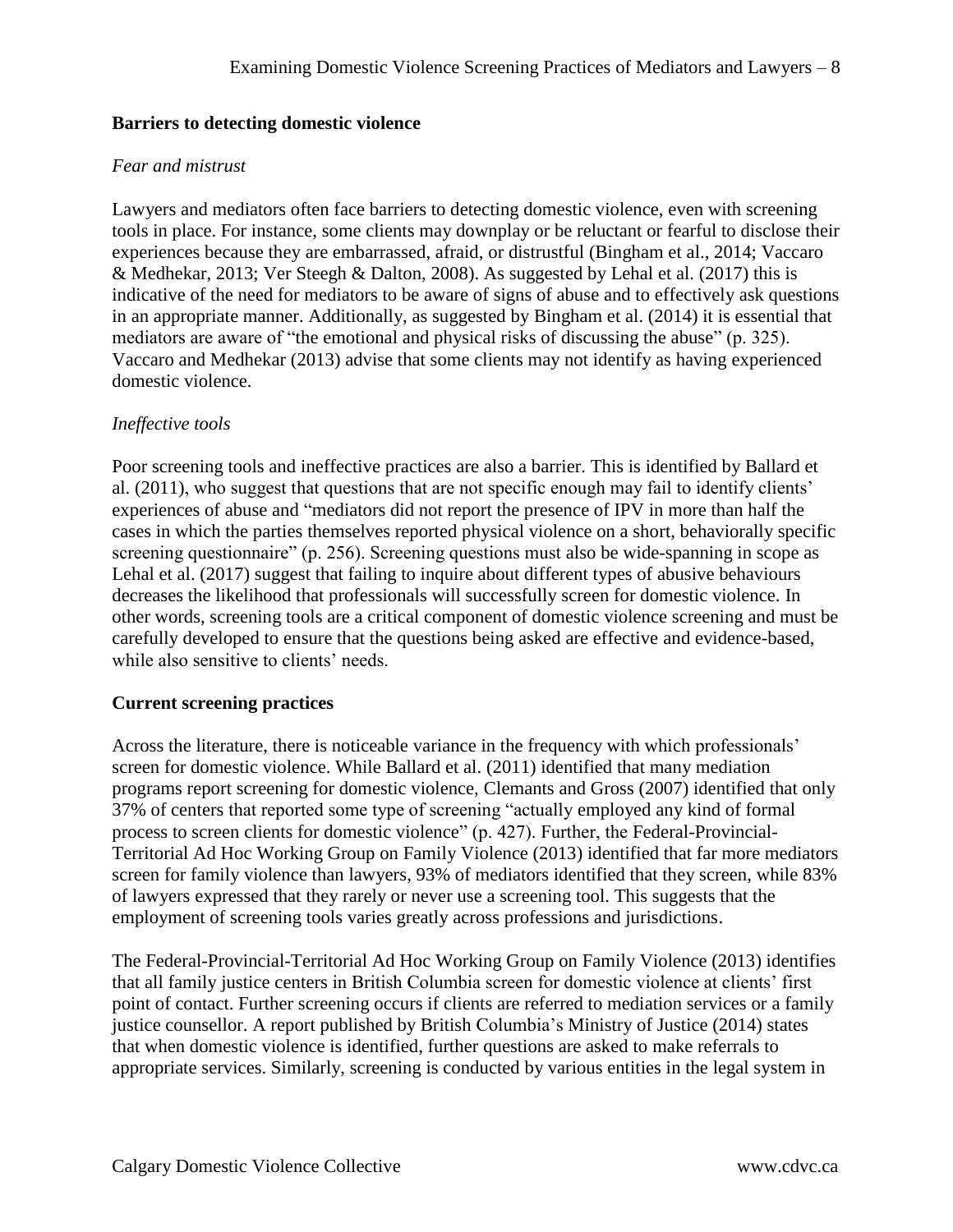Manitoba, including mediators and teams of lawyers and social workers who provide comediation (Federal-Provincial-Territorial Ad Hoc Working Group on Family Violence, 2013).

While some of the literature suggests that screening is occurring on a regular basis, Lehal et al. (2017) identify that "the majority of practitioners are screening for family violence using their own screening tools" (p. 11). Further, they identified that screening takes between 5 minutes to more than an hour and a half, suggesting that there is great variance in tools and practices. Thus, along with ensuring that screening occurs in the first place, consistency across current screening practices must be further examined. Another consideration, as highlighted by Ver Steegh and Dalton (2008) is the inclusion of cultural factors within screening tools to better inform risk assessments and legal outcomes.

#### <span id="page-9-0"></span>**Screening recommendations**

#### *Privacy*

Across the literature, it is suggested that screening must occur in privacy with clients, without spouses or children present (Burman, 2003; Frederick, 2008; Murphy & Rubinson, 2005). The Ontario Association for Family Mediation (2013) identifies that failing to ensure privacy may jeopardize the client's safety and victims may be less willing to disclose. Further, Sussman and Carter (n.d.) identify that attorney's must respect whether or not clients choose to disclose their experiences of abuse. They indicate that "if the client does not want to discuss the issue, the attorney should clearly communicate that the door is always open for further discussion and assistance, on that or any other topic" (Sussman & Carter, n.d., p. 2).

# *Documents and processes*

In addition to asking domestic violence screening questions, Ver Steegh (2014) suggests that "documents such as arrest records, protective orders, and medical records may yield valuable information concerning a possible history of intimate partner violence" (p. 1055).

# *Culturally specific*

Cultural context is important when considering screening processes and tools for domestic violence. Lehal et al. (2017) recommend that culturally appropriate screening tools must be developed. Similarly, Lichon (2017) argues that clients being screened must "be asked if there are any cultural accommodation options that they feel they need, or want" (p. 49). Furthermore, Neilson (2012) suggests that screening tools should be developed with the assistance of cultural specialists. By developing screening practices that are responsive to each jurisdiction's cultural context, this will facilitate more meaningful and appropriate screening processes.

#### *Person-centered*

Across the literature, it is suggested that screening for domestic violence must be driven by a person-centered approach. For instance, Wathen et al. (2016) advises that women must be screened for violence "in sensitive, safe and appropriate ways that lead to discussion to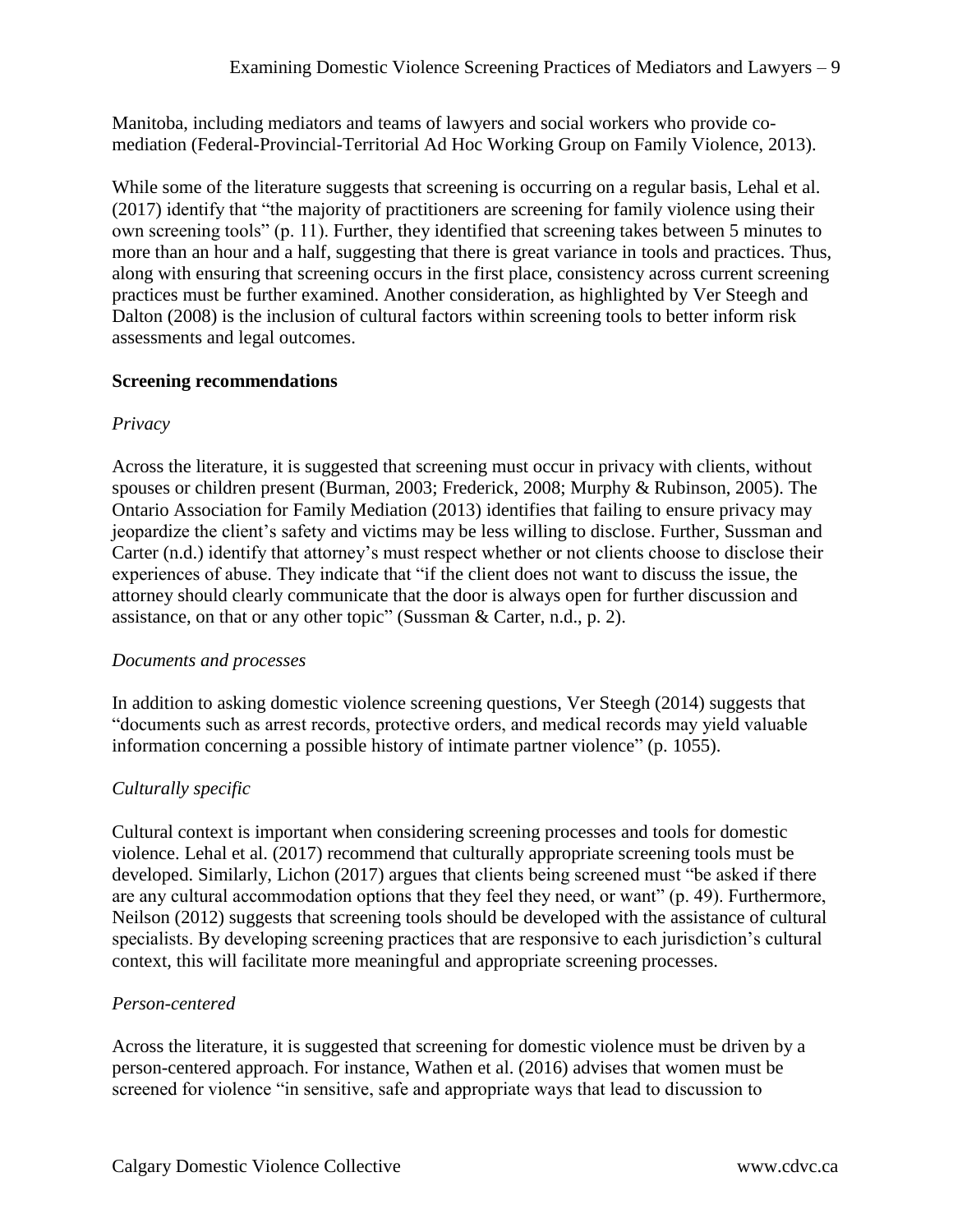determine their needs, safety concerns, etc." (p. 3). Further, as echoed by the cultural recommendations above, Frederick (2008) emphasizes the importance of addressing language and cultural barriers to communication in order to ensure that screening is effective for all clients.

Vaccaro and Medhekar (2013) suggest that professionals conducting the screening must act in such a way that ensures clients are at ease around them. This is further echoed by Bingham et al. (2014), who indicate that clients must feel safe and must trust the professional they are working with in order to feel comfortable enough to disclose abuse. Person-centered approaches as argued by, Ver Steegh and Dalton (2008) ensure that clients are provided with more tailored services and processes that would better meet their needs.

# <span id="page-10-0"></span>**Follow-up to screening**

Clients who have been exposed to domestic violence should be referred to appropriate resources (Frederick, 2008; Murphy & Rubinson, 2005). Wathen et al. (2016) argue that protocols must be created and implemented to ensure that clients are referred to services that will meet their unique needs. Burman (2003) suggests that if a lawyer identifies that their client has been exposed to domestic violence, they should either "assist the individual in assessing the possibility of future domestic violence (a lethality assessment) or refer her to someone who will perform that assessment" (p. 258). However, Jaffe et al. (2003) suggest that even when domestic violence becomes evident in the mediation process, the mediation process "is not necessarily responsive" (p. 62). In other words, the actions taken after screening are equally as important as the screening itself.

# <span id="page-10-1"></span>**Training practices**

Current training practices differ across jurisdictions as the Federal-Provincial-Territorial Ad Hoc Working Group on Family Violence (2013) identifies that "many regulating bodies are providing a flexible approach to screening that can evolve with the field and be adapted to the needs of the various professions, while ensuring the professionals have the training needed to appropriately address the issue of family violence" (p. 42). Ellis (2008) highlights that in Ontario, mediators and arbitrators who address divorce and separation conflicts are required to participate in domestic violence assessment training and workshops. However, Clemants and Gross (2007) identify that only 17% of centers required that their intake screeners have training specifically focused on domestic violence.

Zylstra (2001) advocates that while screening tools are not perfect, "training and experience can increase the likelihood that the mediation process is beneficial, voluntary, and safe" (p. 269) By engaging in training, mediators and lawyers can identify common signs of violence, learn more about clients' experiences of violence, better support individuals and learn how to implement trauma-informed practices (Bingham et al., 2014; Sussman & Carter, n.d.). Further, domestic violence training ensures that the appropriateness of meditation can be better assessed based on clients' circumstances (Landrum, 2011; Zylstra, 2001).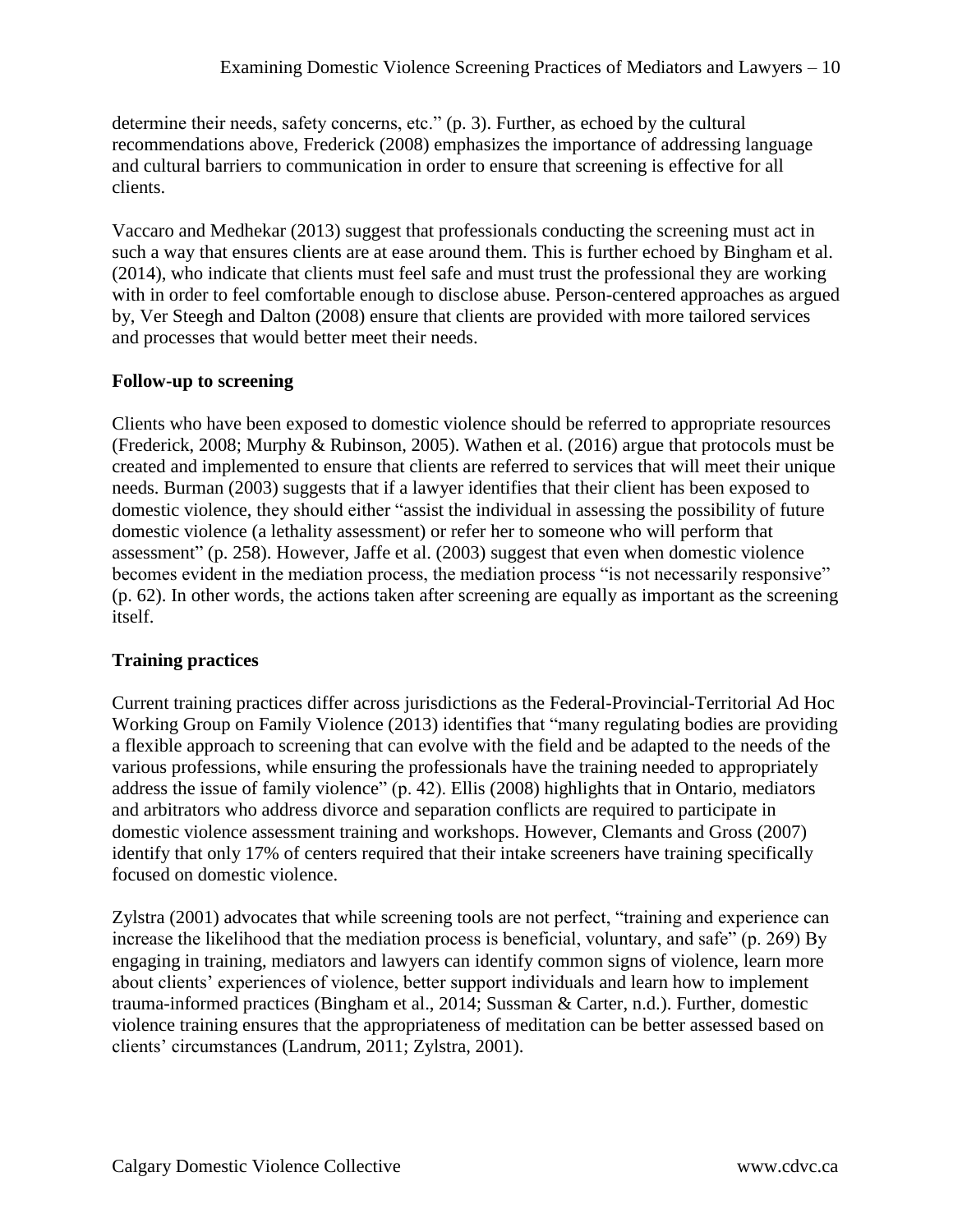If mediators have not received domestic violence training, the Ontario Association for Family Mediation (2013) suggests that they either be accompanied by a co-mediator with more experience or they refer the client to another professional or resource that is better suited to their needs. Further, Hickman et al. (2012) recommend that lawyers should be required to receive at least 14 hours of training that includes "skills for identifying, evaluating and managing family violence and issues of power dynamics in particular relation to the dispute resolution process" (p. 8). To summarize the literature, domestic violence training is an important element of improving consistency across screening and the implementation of such training will help ensure that family law professionals are equipped to respond appropriately.

#### <span id="page-11-0"></span>**Need for policies and legislation**

Murphy and Rubinson (2005) advocate that by instituting legislation that requires mediators to screen for domestic violence, "this shifts the burden of raising domestic violence issues from the victim to the court and lays the groundwork for courts to lobby for appropriate resources for effective screening" (p. 67). Further, Lichon (2017) recommends that by requiring mediators to formally screen for domestic violence, "this would create a universal approach, and can ensure that mediators are accredited and properly trained to safely mediate such files" (p. 50). Clemants and Gross (2007) recommend that at an agency-level, mediation centers should create policies outlining their stance on domestic violence, identifying whether or not they will mediate cases in which the clients have a history of domestic violence. Across each of these recommendations, consistency is emphasized, which suggests that stronger policies and legislation can serve to better support screening practices and tools.

# <span id="page-11-1"></span>**2. Types of Screening Tools**

# <span id="page-11-2"></span>**Conflict Assessment Protocol (CAP)**

The CAP was created by Girdner (1990) to screen for abuse and to determine whether or not cases are suitable for mediation. Hoffman (2013) identifies that this tool enquires about "patterns of decision making, conflict management, and anger expression; and then questions about specific abusive behaviors" (p. 10). Girdner's (1990) tool is to be administered to both parties separately and allows the professional administering the tool to identify whether or not meditation will benefit or harm the clients. While the length of time required to complete the tool is not identified, Zylstra (2001) suggests that the CAP has a lengthier initial interview than the Tolman Model (discussed in later detail below).

# <span id="page-11-3"></span>**Domestic Violence Evaluation (DOVE)**

According to Holtzworth-Munroe et al. (2010), DOVE asks broad questions to assess whether or not domestic violence has ever been present in the client's relationship. Further, Ellis and Stuckless (2006) identify that the tool aims to identify "the risk of domestic violence during and following participation in divorce mediation" (p. 660). However, it is important to note that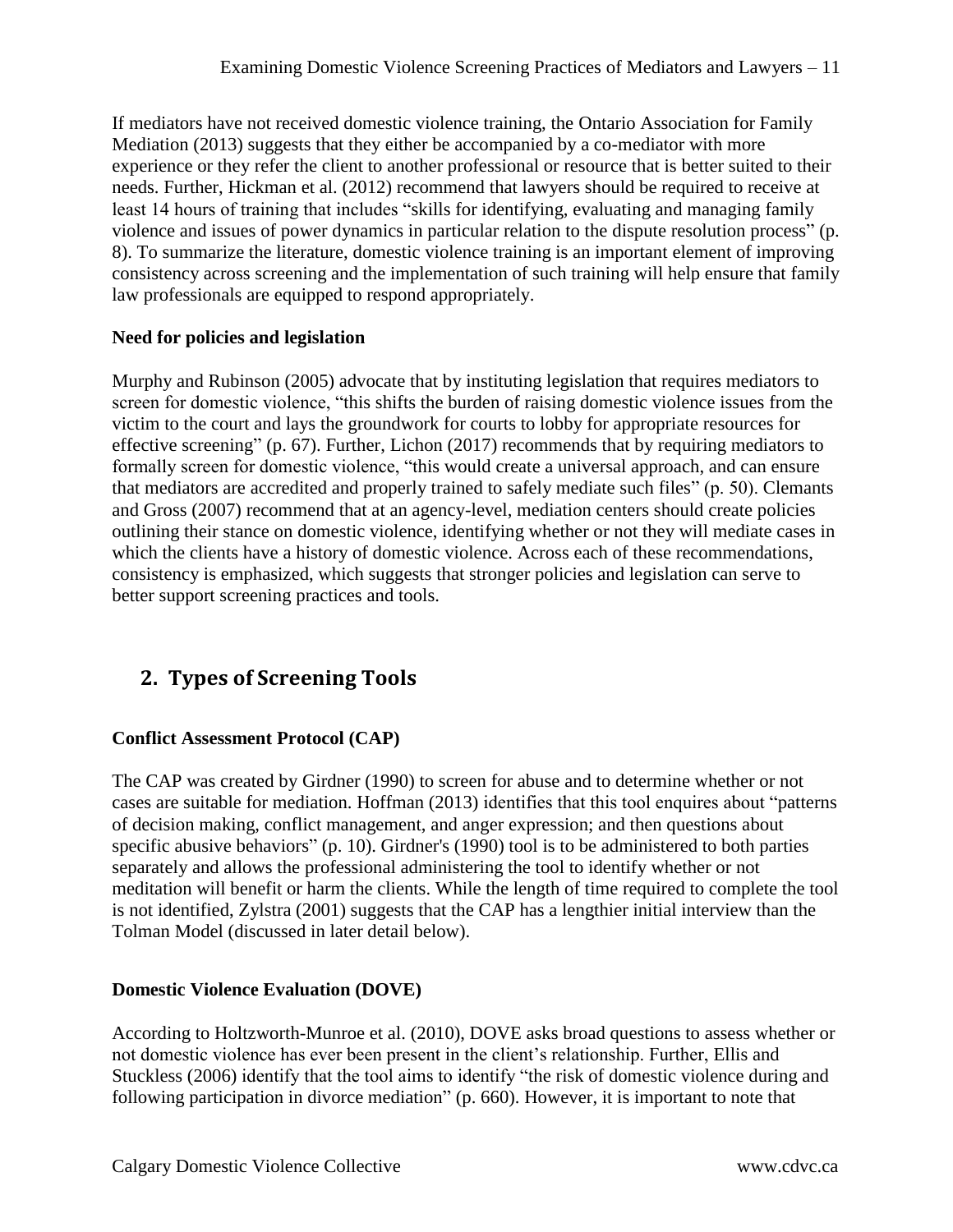Holtzworth-Munroe et al. (2010) identify that DOVE requires "hours of specialized training to use" (p. 648). The questionnaire contains 19 questions and further sub-questions that are then applied to the associated scoring sheet (Hoffman, 2013). Through inquiring about experiences related to different types of abuse, risk is categorized as either low, moderately high, high, or very high which "are linked with Safety Plan interventions aimed at managing risk" (Ellis & Stuckless, 2006, p. 662).

The following also outlines DOVE's workshop contents, thus highlighting possible content that can be included in other domestic violence training courses. First, Ellis (2008) identifies that "definitions of violence and abuse are discussed," followed by a discussion of the dynamics of each (p. 534). Finally, "violence and abuse associated with ending intimate relationships are discussed generally, […] particularly with dysphoric/borderline personality partners and treatment modalities in mind" (Ellis, 2008, p. 534).

# <span id="page-12-0"></span>**Divorce Mediation Assessment Instrument (DMAI)**

Tan (1991) identifies that the DMAI is "a rapid assessment instrument that will assist [mediators] in determining appropriate intervention strategies with their clients" (p. 38). The tool incorporates six interrelated dimensions that are measured using a Likert scale. These dimensions are "commitment, social-psychological factors, values, understanding, skills, and conflict," each of which are interrelated (Tan, 1991, p. 26). The DMAI, according to Tan (1991), was brought about to identify whether or not clients should engage in divorce mediation. However, Tan (1991) also suggests that this tool can be used to identify the specific issues that can be addressed through mediation.

# <span id="page-12-1"></span>**Detection of Overall Risk Screen (DOORS)**

The Family Law DOORS was "developed as a three-part framework to support professionals in screening, evaluating, and responding to safety and well-being risks for all family members, including infants and children, after separation" (McIntosh, Wells, & Lee, 2016, p. 1520). The tool and its contents were informed by a review of the literature, consultation, examination of other tools, and piloting the tool. Various factors are examined, including conflict, safety, stress, and coping levels of the client and their children (McIntosh et al., 2016). Following an examination of existing tools, DOORS was created partially because no other screening tools identify the developmental risks that children may be facing (McIntosh et al., 2016).

# <span id="page-12-2"></span>**Domestic Violence Screen for Mediators (DVSM)**

The DVSM, as identified by the Western Interstate Child Support Enforcement Council (n.d.) contains two sections that were based on two pre-existing screening tools . The first of these is the Lethality Assessment Protocol, which is used to identify the danger that clients may be in if they are experiencing domestic violence. The second incorporates elements of MASIC (discussed below) that identify coercive control in a relationship. Following completion of the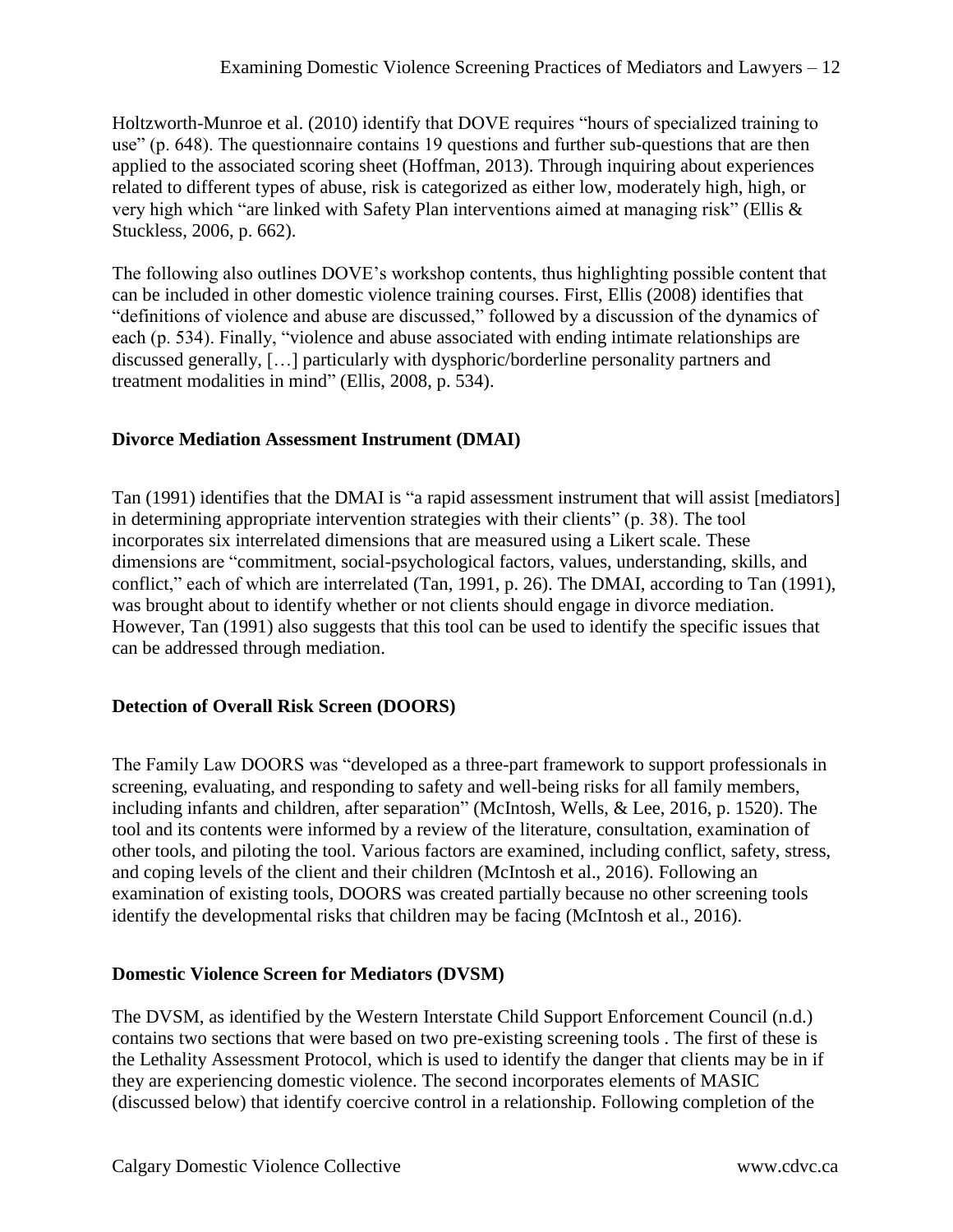questionnaire, the DVSM also comprises a mediation plan that identifies "best practice options for mediation in situations in which domestic violence or coercive control are present" (p. 3). When administering the DVSM, the Western Interstate Child Support Enforcement Council (n.d.) identifies that it must be administered verbally and in privacy with a client,. Furthermore, they emphasize that the completed questionnaire must remain anonymous, must not be labeled with a client's name and cannot be included in the mediation paperwork. The administration guidelines provide insight into the context that can be provided with a screening tool to ensure that clients' safety and privacy remain protected.

# <span id="page-13-0"></span>**Family Civil Intake Screen**

The Family Civil Intake Screen, according to Salem, Kulak, and Deutsch (2007), intended to increase consistency and to ensure that clients were directed to services that best meet their needs. Questions are asked regarding general information, conflict level, clients' ability to communicate and cooperate, the complexity of issues, the level of dangerousness, and the disparity of facts and the need for further information (Salem et al., 2007). A single screening questionnaire is completed for each family. If adults provide answers that differ from one another, "the lowest functioning answer (i.e., that which typically correlates with the higher level of conflict) is the one recorded" to ensure that any indication of abuse is closely examined (Salem et al., 2007, p. 123). Further, Salem et al. (2007) identify that the Family Civil Intake Screen requires "significant training," bur suggest that the screen can be completed efficiently as professionals can incorporate "many of the questions into the information-gathering stage of the negotiation, thereby reducing the amount of time needed to complete the screen" (p. 122).

# <span id="page-13-1"></span>**Mediator's Assessment of Safety Issues and Concerns (MASIC)**

MASIC is a behaviorally specific screening tool that can be used to better identify whether or not mediation is appropriate for clients (Rossi et al., 2015). Holtzworth-Munroe et al. (2010) identify that the tool was created to assess risk factors and "possible predictors of lethality" (p. 650). Diverse forms of abuse are assessed, including "psychological abuse, coercive control, physical violence and extreme physical violence, sexual assault/abuse, stalking, and fear" (Holtzworth-Munroe et al., 2010, p. 649). Pokman et al. (2014) identify that the tool "does not require extensive training to use" and "was designed to take an average of 15 to 20 minutes to administer to each mediating party," thus reducing the burden placed on professionals. While questions are closed-ended, enough detail is collected to "elicit information about coercive behavior and domestic violence" (Hoffman, 2013, p. 10).

# <span id="page-13-2"></span>**Model Mediation Screening tool**

Hoffman (2013) identifies that in 2013, the Women's Law Project published the Model Mediation Screening Tool. This tool has 24 closed-ended questions and also contains useful guidelines for interpreting and acting on the results (Hoffman, 2013, p. 10).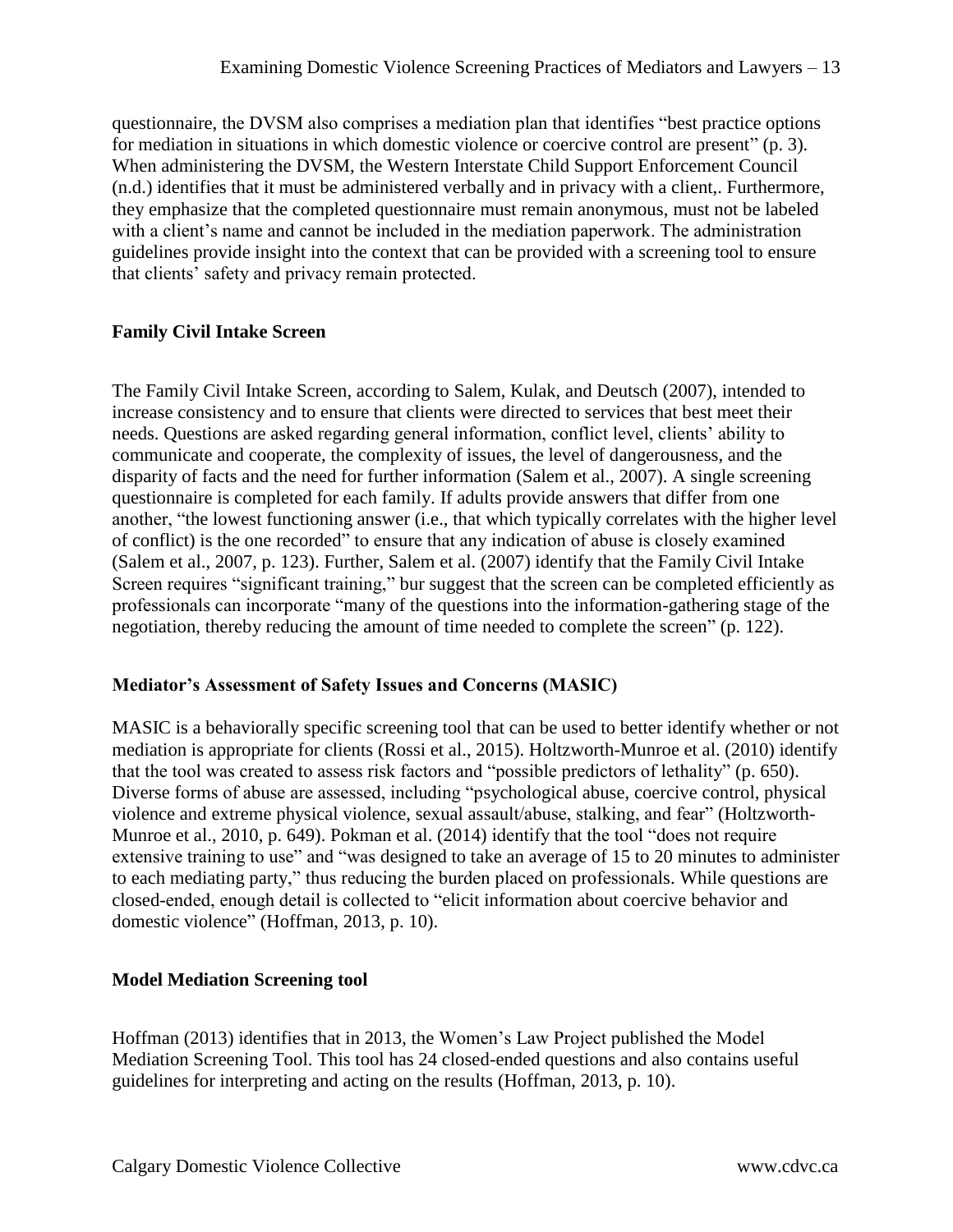#### <span id="page-14-0"></span>**Multi-Door Screen**

The Multi-Door screen, according to Rossi et al. (2015), is "a less specific IPV screen comprised of general questions about IPV victimization" (p. 9).

#### <span id="page-14-1"></span>**Nova Scotia Screening Tool**

Chewter (2003) identifies that the Family Division of Nova Scotia Supreme Court created a screening tool that is comprised of 16 dichotomous questions. If either party responds affirmatively to any of the questions, the case does not proceed to mediation. However, this tool has been criticized as being too broad and "there is concern that too many cases are being screened out of mediation" (Chewter, 2003, p. 127).

#### <span id="page-14-2"></span>**Tolman Model**

The Tolman Model has ten questions (Hoffman, 2013). While this is suggested to be appealing because it is straightforward, the screening tool is "less likely to elicit a nuanced answer" as the questions are dichotomous and closed-ended (Hoffman, 2013, p. 10). Zylstra (2001) identifies that questions are to be asked verbally to each party independently.

#### <span id="page-14-3"></span>**Relationship Behaviour Rating Scale (RBRS-R)**

As identified by Holtzworth-Munroe et al. (2010), the RBRS-R is a questionnaire that employs behaviorally specific questions to assess whether or not abuse has been present in a relationship in the past year. Additionally, Beck, Menke, Brewster, and Figueredo (2009) identify that this tool "measures a wider range of abusive tactics [than previous measures], including several questions addressing sexual intimidation, assault, and coercion and coercive control" (p. 297). There are 47 different items in the scale that identify clients' experiences of victimization (Beck, Menke, & Figueredo, 2013).

#### <span id="page-14-4"></span>**Limitations of screening tools**

Ver Steegh, Davis, and Frederick (2012) identify that while screening tools successfully identify many clients' experiences of domestic violence, there will always be some cases that cannot be identified through screening practices. Further, they suggest that "screening efforts have met with varying success" (Ver Steegh et al., 2012, p. 972). Thus, it is important to recognize the limitations that different tools possess to ensure that these are addressed as effectively as possible.

#### <span id="page-14-5"></span>**Content for/components of screening tools**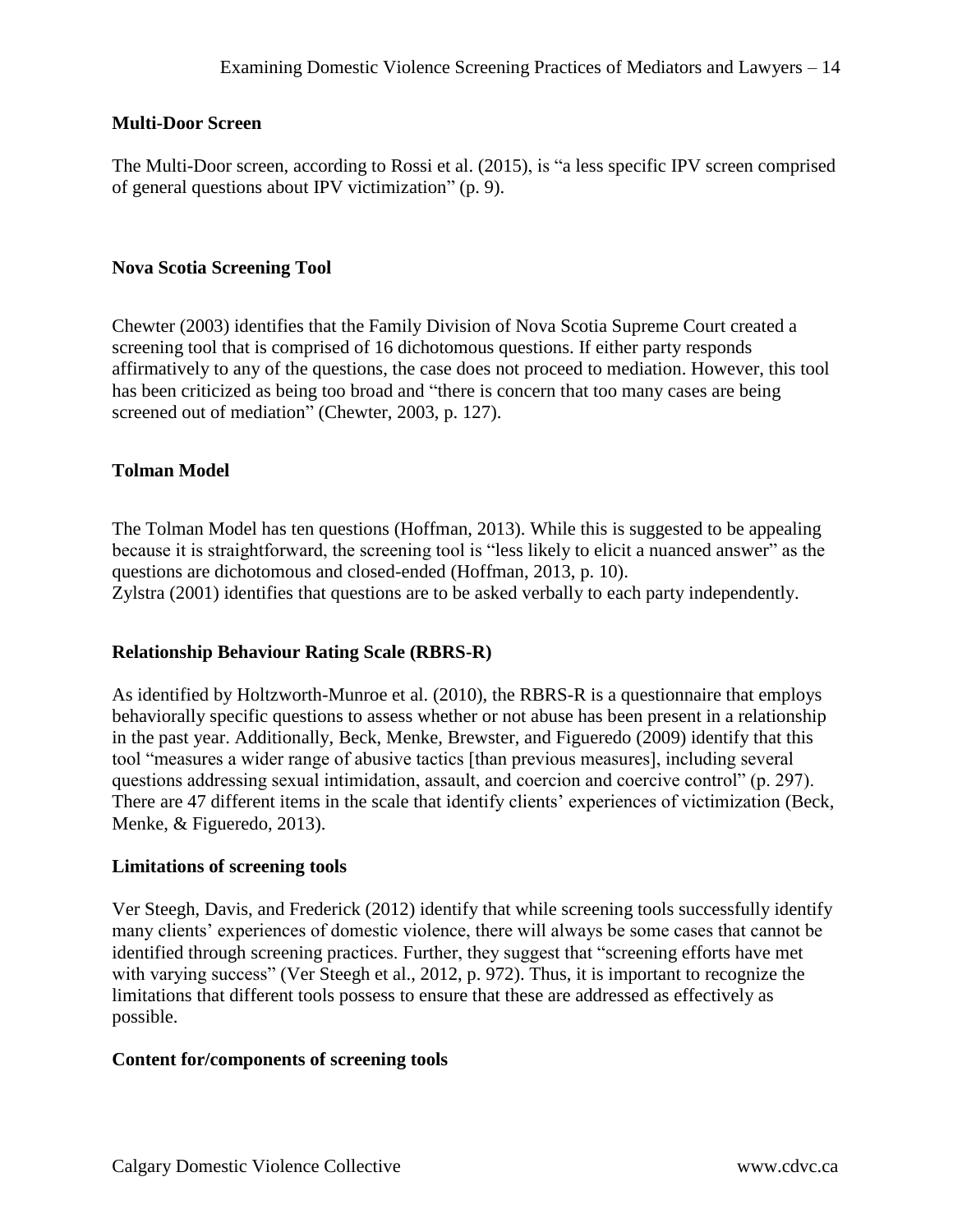There are many recommendations regarding the content that should be included in screening tools. Neilson (2012) suggests that screening tools should include questions about violence towards the client, children, pets, and others, substance use, experiences of sexual abuse, mental health concerns, criminal activities, whether or not each partner has had other experiences of abuse as children or adults. Further, it is suggested that screening tools should inquire about control, particularly that which is coercive (Beck & Raghavan, 2010; Burman, 2003; Frederick, 2008; Pokman et al., 2014). By doing so, Beck and Raghavan (2010) advocate that this "may be a more accurate measure of conflict, distress, and danger to victims than is the presence of physical abuse" (p. 556).

Further, Vaccaro and Medhekar (2013) suggest that clients should be asked about the different types of abuse that they or their children may have experienced. Further, Frederick (2008) suggests that the "nature, frequency, severity and injurious nature of the acts" must be examined to identify the "extent of violent behaviour" (p. 525). Frederick (2008) also suggests that court files could be included in the screening process to identify any other relevant information that should be considered.

Focusing on clients' well-being, Lehal et al. (2017) identify that post-traumatic stress disorder should also be part of screening to identify whether or not mediation is appropriate and what safeguards need to be established. Further, Getz (2008) suggests that in order to identify whether mediation is a safe procedure for clients to engage in, information collected can include how frequently the client is in contact with their partner, involvement with the courts and/or police, and clients' "safety plans and physical security within the environment" (pp. 5-6). Through considering the existing tools and the suggested content summarized above, screening tools can be developed to best meet the needs of clients within diverse cultural and social contexts.

# <span id="page-15-0"></span>**3. Interview Results**

Most of the 29 participants who volunteered are aware of and concerned about domestic violence and it implications on legal proceedings. This is important to note as our sample is therefore biased. Most participants acknowledged however that the majority of family law lawyers, particularly in private practice, are not screening for domestic violence. We asked why family lawyers are not screening and the results mirror the barriers identified in our literature review. We also discussed important considerations for developing and implementing a tool and conclude with a discussion and recommendations.

# <span id="page-15-1"></span>**Barriers to Screening**

# *Complex legal system*

The legal system itself is complex and hard to navigate. There are two distinct courts with access to different levels of supports, The Court of Queen's Bench and the Alberta Family and Youth Court. Clients will have a different experience depending on which court system they go through. Some lawyers only practice in the Court of Queen's Bench and not in the provincial family court. In the family court questions are asked about domestic violence and referrals to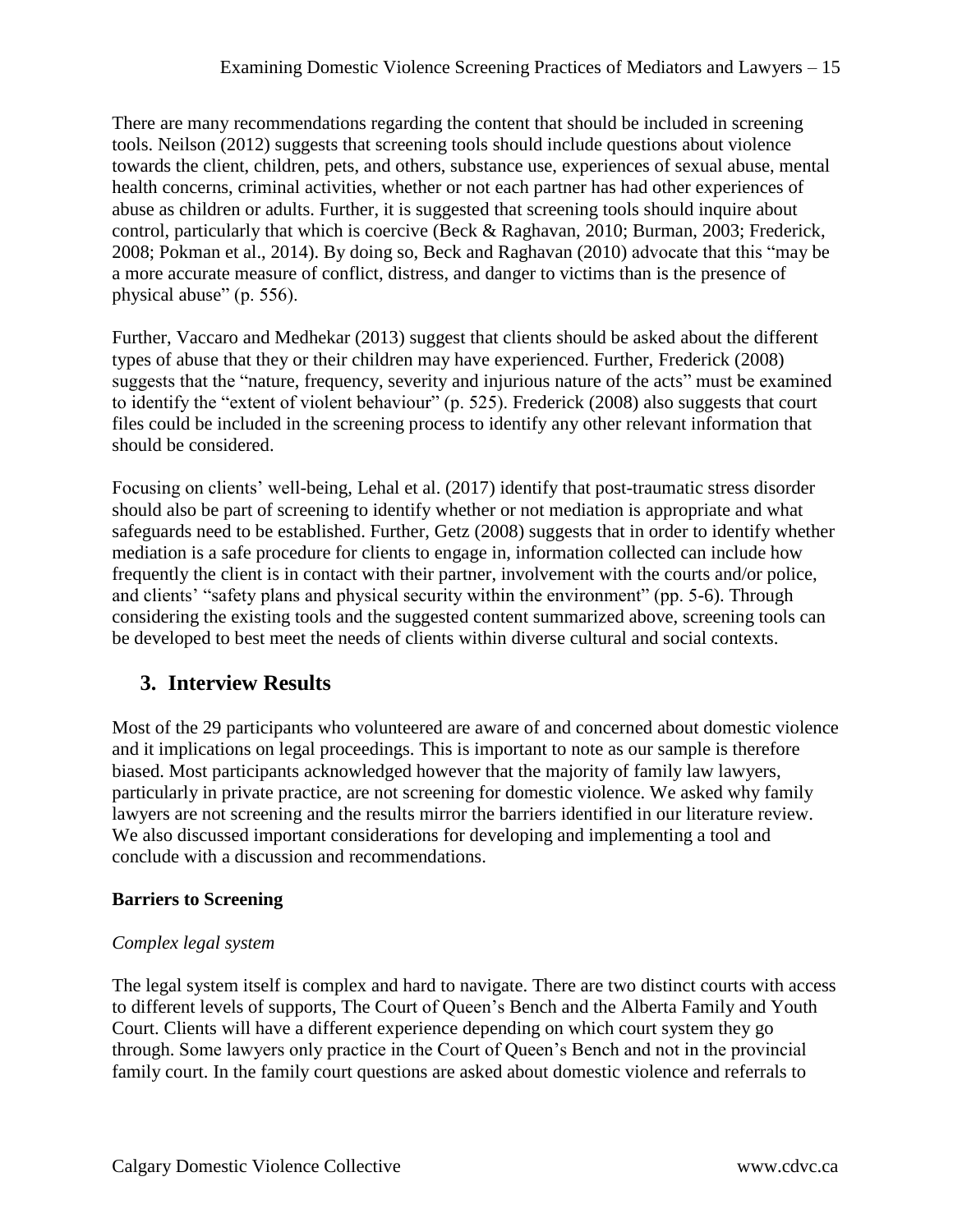supports occur, according to our participants, issues of domestic violence are rarely discussed in the court of Queen's Bench.

"In the Queen's Bench they would say the father has access every second weekend… in the family court they would define the weekend, pick up times etc... they leave no wiggle room... if they need other supports we can refer them for those".

One participant identified that there is no requirement to screen for domestic violence in Alberta. The legislation does not mandate that lawyers work any differently if there is domestic violence present. Another mentioned that while lawyers are protected by attorney client privilege, mediators do not have the same protection; they felt that this is further complicated by a duty to report when there is a risk of harm. The legal system was described by participants as being adversarial and emphasizing the systemic barriers that are present when dealing with domestic violence. The 'system' is not set up to be proactive or preventative; rather, it is set up to cut costs and reduce strain within the court system.

#### *It's not mandated by legislation*

"Lawyers don't ask because the result does not impact the legal proceedings/property settlement. The court does not use that information to make a decision."

"There is an assumption there is no need to ask because it won't have an impact on the proceedings… it doesn't matter… but by not asking you are keeping stuff out of the courts, but even if you do the court might not pay attention."

"The Divorce Act says nothing about domestic violence…provincial family law legislation says violence is factor and we must act in the best interest of the child but families are treated differently in the two courts."

"There are lawyers who are naive and think domestic violence doesn't make a difference. DV clients are the same as everyone… the legal issues are the same so I will manage it the same… you don't split assets spousal support differently if violence is part of it."

#### <span id="page-16-0"></span>*Domestic violence is messy and responding is complex*

Many participants expressed that there is reluctance to screen for or take cases that involve domestic violence because it is "messy" and because some feel that it is not the role of a lawyer or is not their area of expertise. For instance, a few individuals expressed that lawyers prefer to deal with legal issues and would rather avoid the more complicated, emotional challenges associated with violence. Lawyers prefer to only deal with the legal transactions as they are trained to act objectively and to deal with objective issues. Further, some suggested that judges can lack awareness and/or education and can sometimes have doubts that the violence occurred.

"Judges are generalists, unless they have practiced family law before judging they don't have a clue".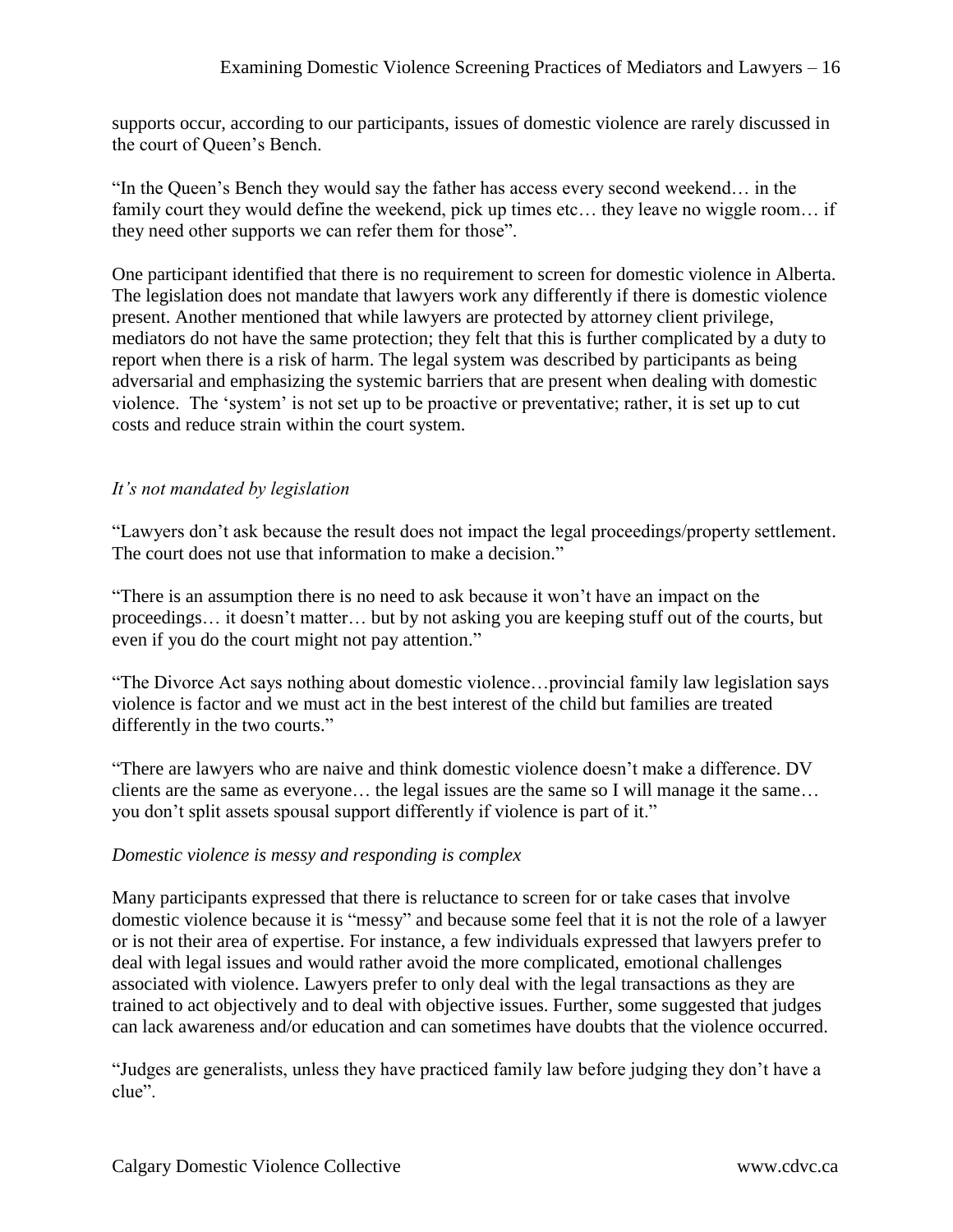Domestic violence was described as being complex and creating challenges with clients. For instance, one individual expressed that they feel that victims' actions and decisions are often governed by the perpetrator. Another suggested that domestic violence can inhibit clients' ability to make decisions that address their own concerns. There was concern that they may make the situation worse if they become involved. Time constraints and extra work involved in screening were also discussed.

"We have to be sensitive to trauma... We need safety training. Many lawyers discount the impact of violence or deny that it happens. Clients often discount it as well so it can be tricky to get them to reveal the truth. People are in denial and dealing with trauma. So we have to be careful that we don't make it worse. People are also vindictive; there are false claims or fake files. Judges are jaded because of this and do not take it seriously."

#### *Conflicting mandates*

Most participants talked about the role that lawyers play and what they are trained to do as a barrier to understanding and screening for domestic violence.

"Lawyers are skilled and trained to guide people through the legal process. We get paid by the hour, do we charge clients for screening?"

"There may be liability issues if they reveal DV to us and then something happens to them"

"Lawyers are afraid of not knowing what to do if the survey says high risk… lawyers hate not knowing what to do"

"Getting involved violates professional boundaries."

"Lawyers are trained to objective and dispassionate and are trained to be the opposite of empathetic and caring."

"We are not social workers and our clients don't want us to be. They hired us for a very specific reason, to navigate the legal process."

#### *Lack of awareness*

"I don't typically do anything – it is not my area of expertise."

"Lawyers are not aware of how to identify domestic violence or what to do about it. Those that do have found ways to educate themselves and make referrals to shelters."

"Domestic violence does not appear in law school curriculum except sometimes as examples of case law – often in human rights or family law examples."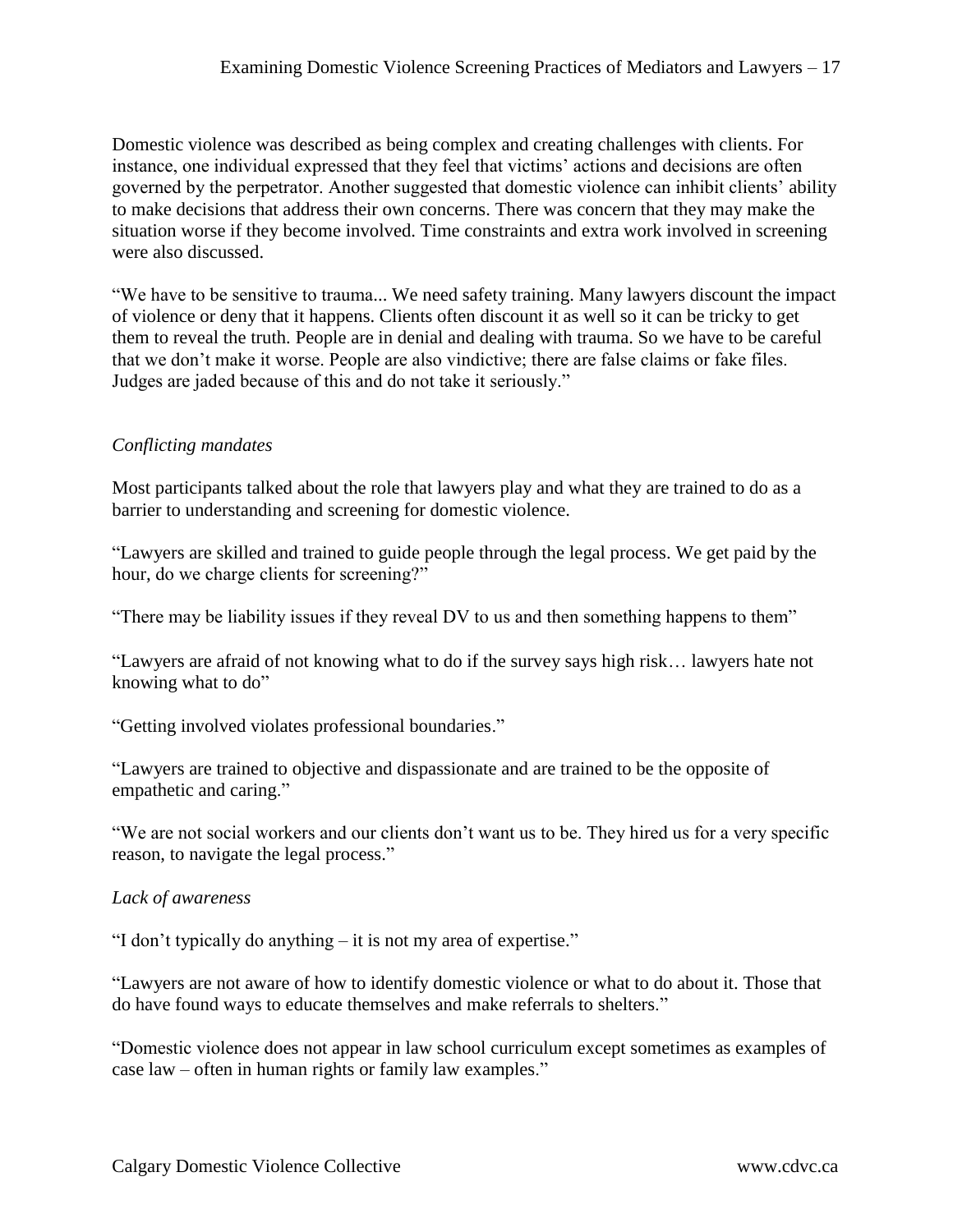"There are no standardized and validated tools that are simple to use."

#### <span id="page-18-0"></span>**Actions Taken When Domestic Violence is Suspected**

For those that do screen, when participants were asked about what they do when they suspect domestic violence, several identified that they make referrals and connect clients with resources. Some of those mentioned include referrals to shelters, HomeFront, helplines, and counsellors. Additionally, some participants indicated that they tailor legal supports to better suit clients' needs. Participants specifically mentioned discussing emergency protection orders (EPOs) and restraining orders with clients, as well as evaluating the suitability of mediation.

"We use the Danger Assessment from the John Hopkins nursing school. You are supposed to administer it a particular way but we don't have the time to do that so we generally do the 20 question scan over the phone… the score is used to assess the level of danger. We use it with emergency protection order clients we don't use with other clients. It is limited in that if you have intergenerational abuse and child abuse we don't have standardized assessment for those cases. John Hopkins also has a same sex tool but we don't have that yet."

Some participants mentioned that when they suspect domestic violence, they engage in safety planning with the client. Others discuss the situation with their client or ask further questions to develop a better understanding of the situation. A few individuals identified that they report the suspected domestic violence to the police. Further, one participant mentioned that it is standard practice in their organization to engage in a risk assessment to evaluate the risk for homicide.

There is awareness that domestic violence is complex and needs to be treated carefully; however, responses to domestic violence are shaped by the limitations that exist within the legal system and the lack of standardization within organizations. Thus, people who are moving through the legal system are not receiving consistent and uniform supports.

#### *Consistent tools and practices*

Participants were also asked if there are particular tools or consistent practices and processes they use when domestic violence is suspected. More than half expressed that they do. However, one of the limitations mentioned was that many tools are proprietary and/or not available due to liability concerns. Further, many individuals identified that screening tools are time consuming and are not always easily accessible or available for use, this prevents consistent practices/processes from developing. Another issue surrounding the use of screening tools is that there is no 'proven' consistently used or standardized tool. Rather, tools must be developed that are culturally or gender appropriate and that address specific situations like same sex relationships and child abuse.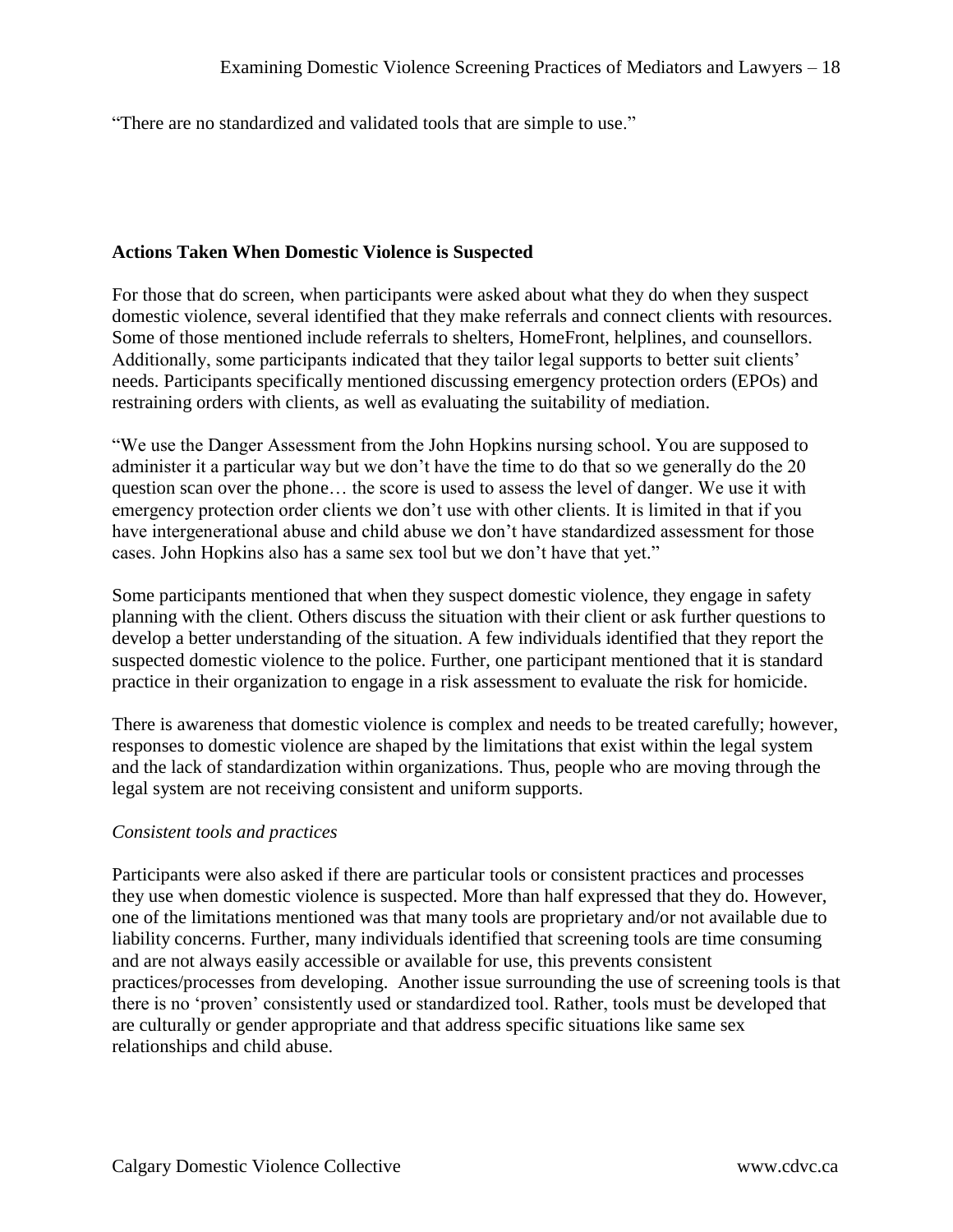# <span id="page-19-0"></span>**Training and Partnerships**

A major theme that was woven throughout the interviews was the importance of training. Some individuals suggested that this could be done through online courses, seminars, and improvements to pre-existing presentations. Some of the topics that participants felt could be covered were screening, the dynamics of domestic violence, impact of domestic violence on negotiations, referrals, poverty, mental health, and trauma. Training can be introduced in many different capacities, including during law school and as part of continuing education courses. Additionally, further consideration would have to be given to whether or not the training would be mandatory or voluntary, thus impacting the ways in which it could be introduced. Several suggested that it should be mandatory for family law lawyers and voluntary for those working outside of family law.

Most participants felt that engaging existing groups like the Bar Association, Legal Education Society, Alberta Family Mediation Society and the Law Society would be important in order to leverage existing resources and expertise. There are some tools and training modules being offered that could be expanded and/or adapted. Many also felt that formalized partnerships with community-based agencies who support people experiencing violence would be key to ensuring seamless referrals for support and community capacity to respond.

# <span id="page-19-1"></span>**Development and Implementation of a Tool**

Participants mentioned that having a tool would be beneficial, particularly one that would be easily administrable and accessible. In order to address diverse needs and differences, many factors such as gender, culture, and type of abuse would have to be considered. Others mentioned implementing a framework or protocol that would provide more consistency in addressing domestic violence. For instance, by ensuring that some privacy protocols are in place, this might help individuals feel more comfortable disclosing their experiences. However, a few identified conditions that they felt would be necessary. For instance, one individual felt that it was important to ensure that the tool did not feel artificial or "forced" to the client. Another was concerned that a tool may re-victimize clients who have experienced violence.

With regards to framing the tool, it was suggested that a tool should be tested by both lawyers and mediators and must be tailored to suit different legal contexts. Additionally, participants suggested that it is important to ensure that a tool is only part of the process; rather, that this "is part of a larger approach for long term support," and that lawyers can then direct people to appropriate supports. Having referral lists and outreach services available to better support clients was thought to be helpful.

One of the challenges identified regarding the implementation of a new tool is the potential hesitancy of lawyers. Another is that some individuals experiencing violence do not disclose when asked initially. In order for the tool to be effective, it was suggested that there should be more than one opportunity to discuss clients' experiences with them. Rather than asking a simple yes or no question that requires clients to verbally disclose experiences of abuse, it was suggested that abuse should be screened for in many different ways. This would identify subtle signs of abuse that may not be openly disclosed.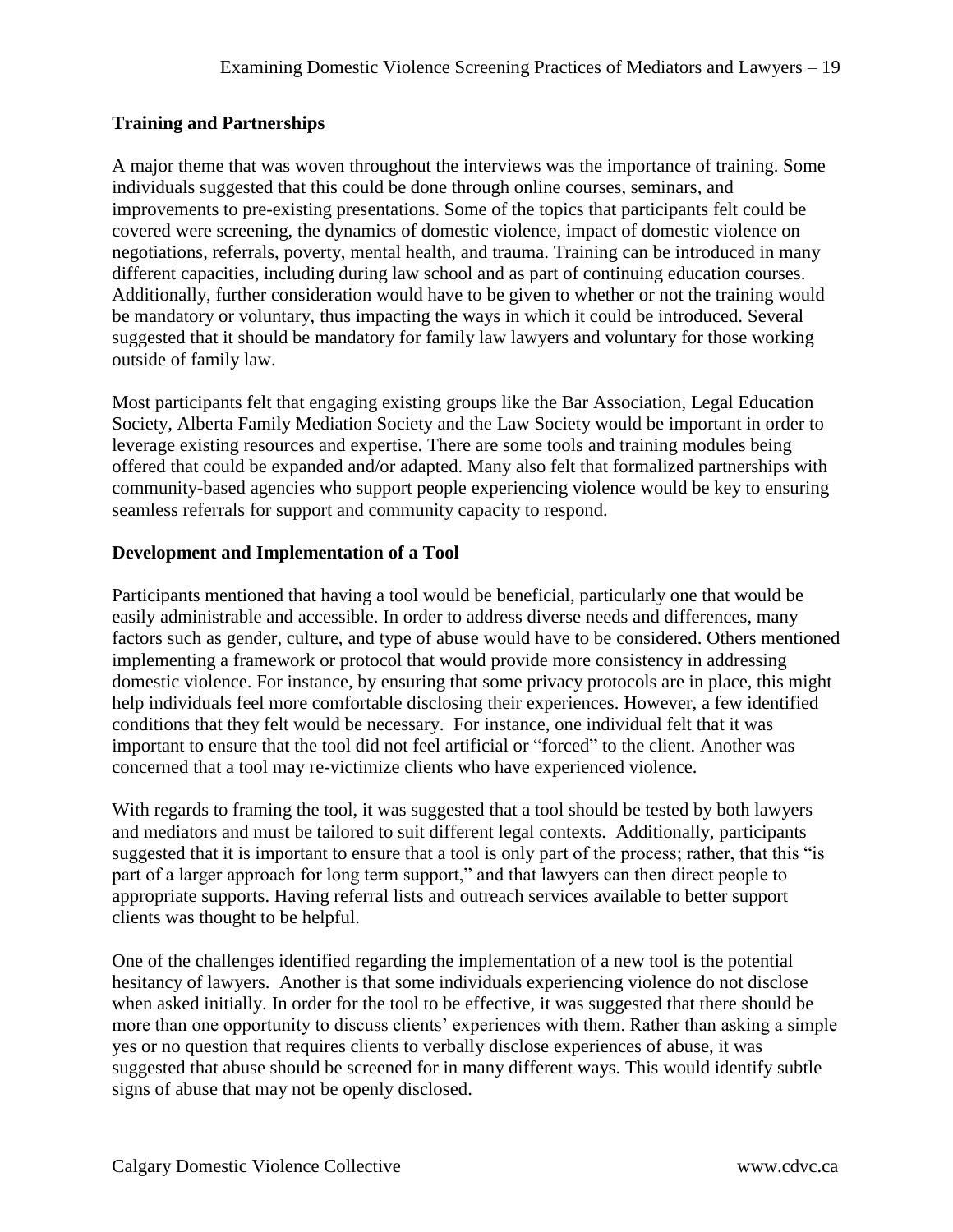# <span id="page-20-0"></span>**4. Discussion and Recommendations**

In many ways our interviews substantiated the information in the literature review. In particular, barriers to screening that included feelings of discomfort and/or lack of awareness of DV and its impacts. Policy and legislative barriers also emerged as did cost and time constraints. There was consensus that there is a lack of consistency in practice and in the tools themselves.

However, for screening to be effective, several considerations are important. First, the tool itself should be easy to use yet adaptive to different social and cultural contexts. Second, training on the impacts of DV and how to screen and refer emerged as critical for 'success'. Third, privacy and confidentiality are essential to establishing a trusting relationship. Finally, cross-sector partnerships are essential to ensure existing expertise and resources can be leveraged and referrals to community-based agencies and/or counseling supports are formally embedded in practice.

1. Formalize partnerships with groups like the Canadian Bar Association, Legal Education Society of Alberta, Alberta Family Mediation Society and the Alberta Law Society.

There are existing initiatives and networking opportunities that can be leveraged to develop or adapt a screening tool. These partnerships can also be leveraged to develop and facilitate training. Ver Steegh and Dalton (2008) suggest that "additional work is necessary to create, test, and refine effective and culturally sensitive screening and assessment protocols" (p. 468). This suggests that there is value in developing the tools in conjunction with those who will be using them. Testing will ensure that these tools are implementable and can be used to best support clients.

"There is a new wrap around group starting that includes a social worker and psychologist, a lawyer for each party, a financial planner and child specialist to bring in the child's voice to get people settled… this could be leveraged."

# 2. Develop a tool that will ensure consistency in screening practices.

This recommendation is echoed by Neilson (2012), who argues that "given the high rates of domestic and family violence documented among those who separate and divorce, as well as problems associated with the transmission of information to lawyers and courts […], the use of tools to screen for the presence and particulars of domestic violence is recommended in all family law, including child protection, matters" (p. 9).

3. Integrate mandatory training for family law lawyers and mediators into professional development sessions.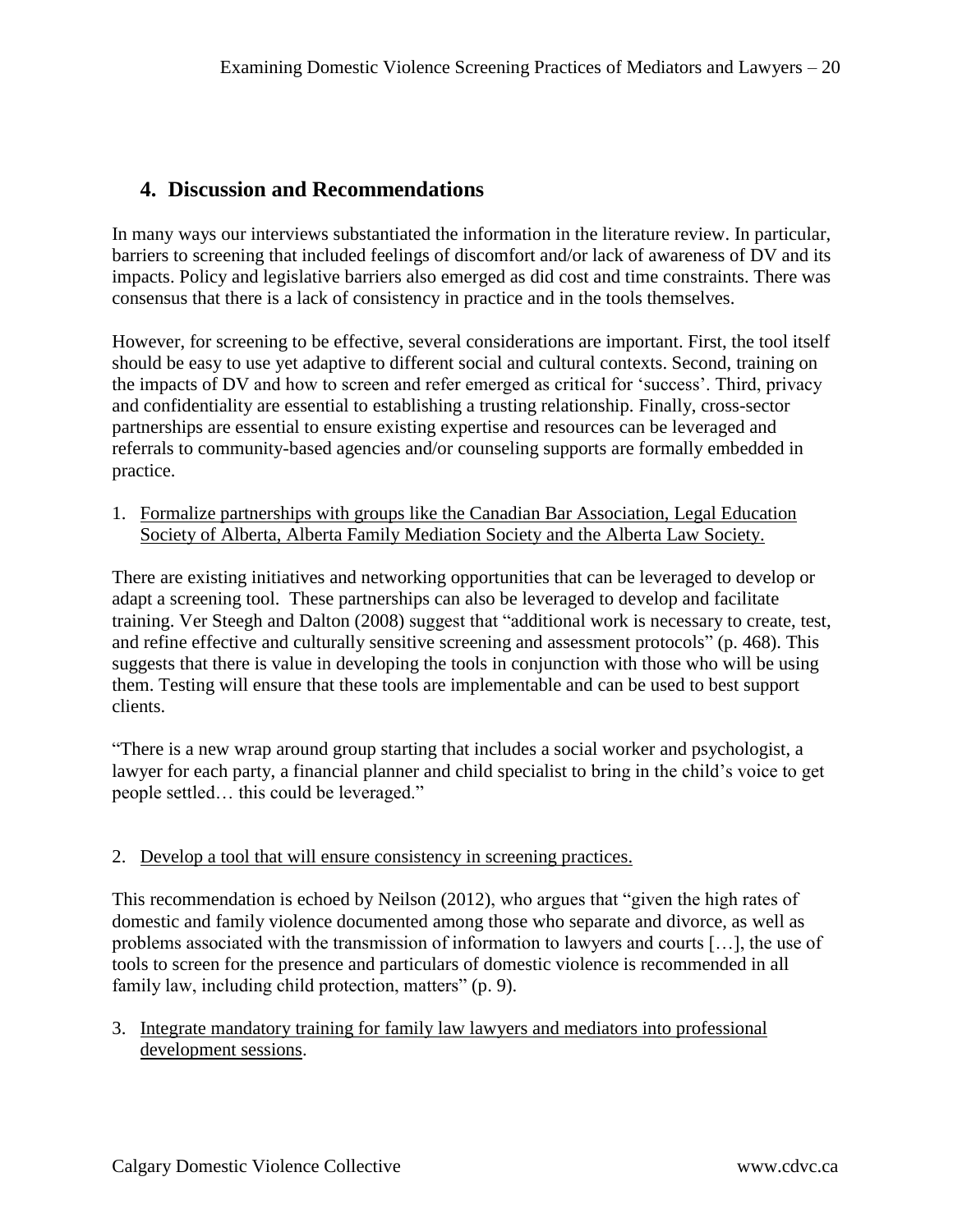By providing training to lawyers and mediators, it is possible to develop consistent practices. This will ensure that all clients are screened for domestic violence and if it is detected, that clients receive appropriate supports and referrals. Referral lists of available resources could also be developed and distributed.

#### 4. Evaluate the impact.

Assessing the strengths and areas for further development will ensure continuous learning. The 'evidence' that is generated can also be used to influence practices in other jurisdictions as well potentially identify whether changes to policy and legislation (e.g. mandatory training and screening and/or the Divorce Act), training for judges and adaptations to law school curriculum are necessary.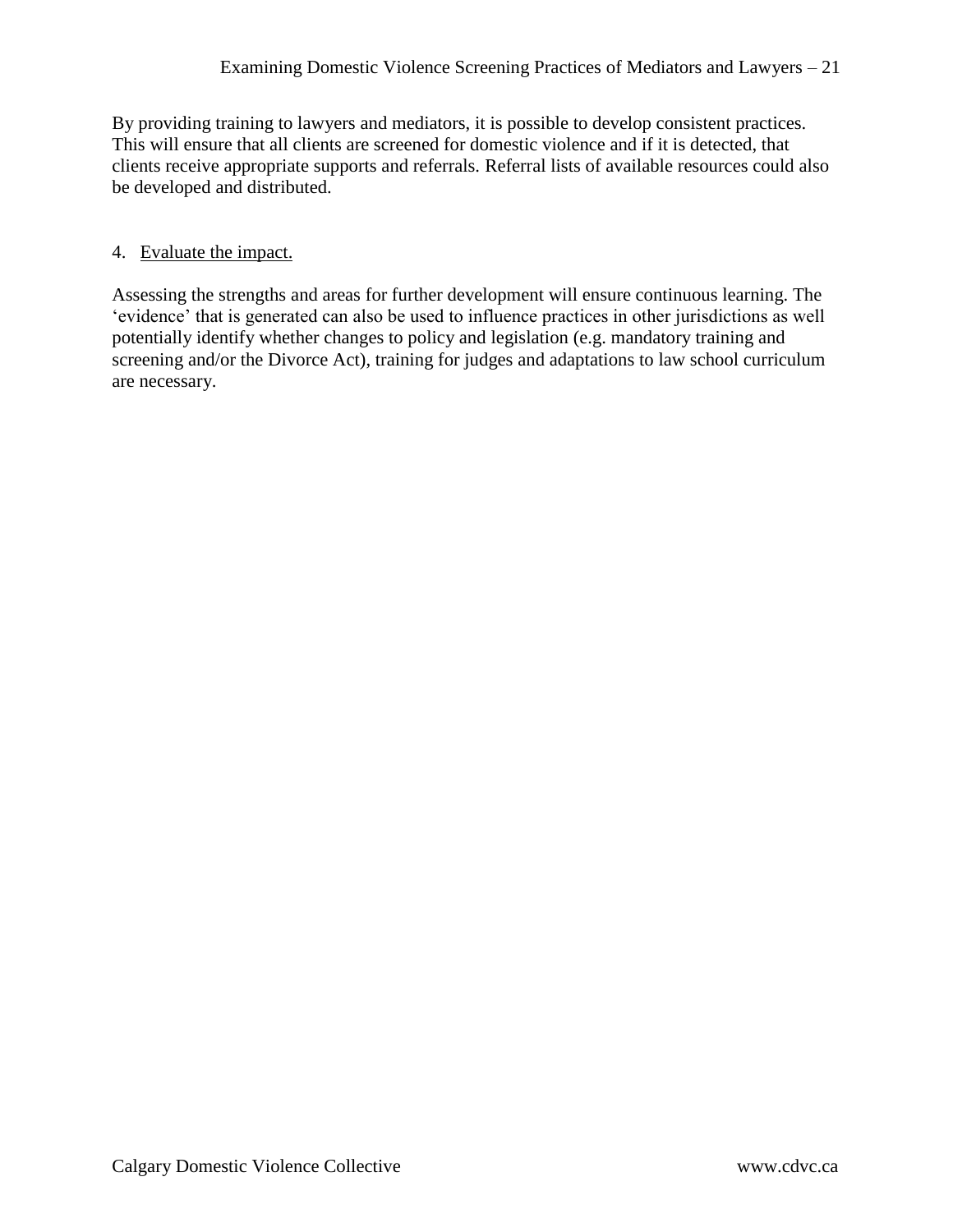# <span id="page-22-0"></span>**References**

Ballard, R. H., Holtzworth-Munroe, A., Applegate, A. G., & Beck, C. J. A. (2011). Detecting intimate partner violence in family and divorce mediation: A randomized trial of intimate partner violence screening. *Psychology, Public Policy, and Law*, *17*(2), 241–263.

Beck, C. J. A., Menke, J. M., Brewster, K. O., & Figueredo, A. J. (2009). Validation of a measure of intimate partner abuse with couples participating in divorce mediation. *Journal of Divorce & Remarriage*, *50*(5), 295–308. https://doi.org/10.1080/10502550902766399

- Beck, C. J. A., Menke, J. M., & Figueredo, A. J. (2013). Validation of a measure of intimate partner abuse (Relationship Behavior Rating Scale-Revised) using item response theory analysis. *Journal of Divorce and Remarriage*, *54*(1), 58–77. https://doi.org/10.1080/10502556.2012.743830
- Beck, C. J. A., & Raghavan, C. (2010). Intimate partner abuse screening in custody mediation: The importance of assessing coercive control. *Family Court Review*, *48*(3), 555–565. https://doi.org/10.1111/j.1744-1617.2010.01329.x
- Bingham, S. G., Beldin, K. L., & Dendinger, L. (2014). Mediator and survivor perspectives on screening for intimate partner abuse. *Conflict Resolution Quarterly*, *31*(3), 305–330. https://doi.org/10.1002/crq.21090
- Burman, J. M. (2003). Lawyers and domestic violence: Raising the standard of practice. *Michigan Journal of Gender and Law*, *9*(2), 207–259.
- Capulong, E. (2013). *Family mediation after Hendershott: The case for uniform domestic violence screening and opt-in provision in Montana* (SSRN Scholarly Paper No. ID 2261261). Rochester, NY: Social Science Research Network. Retrieved from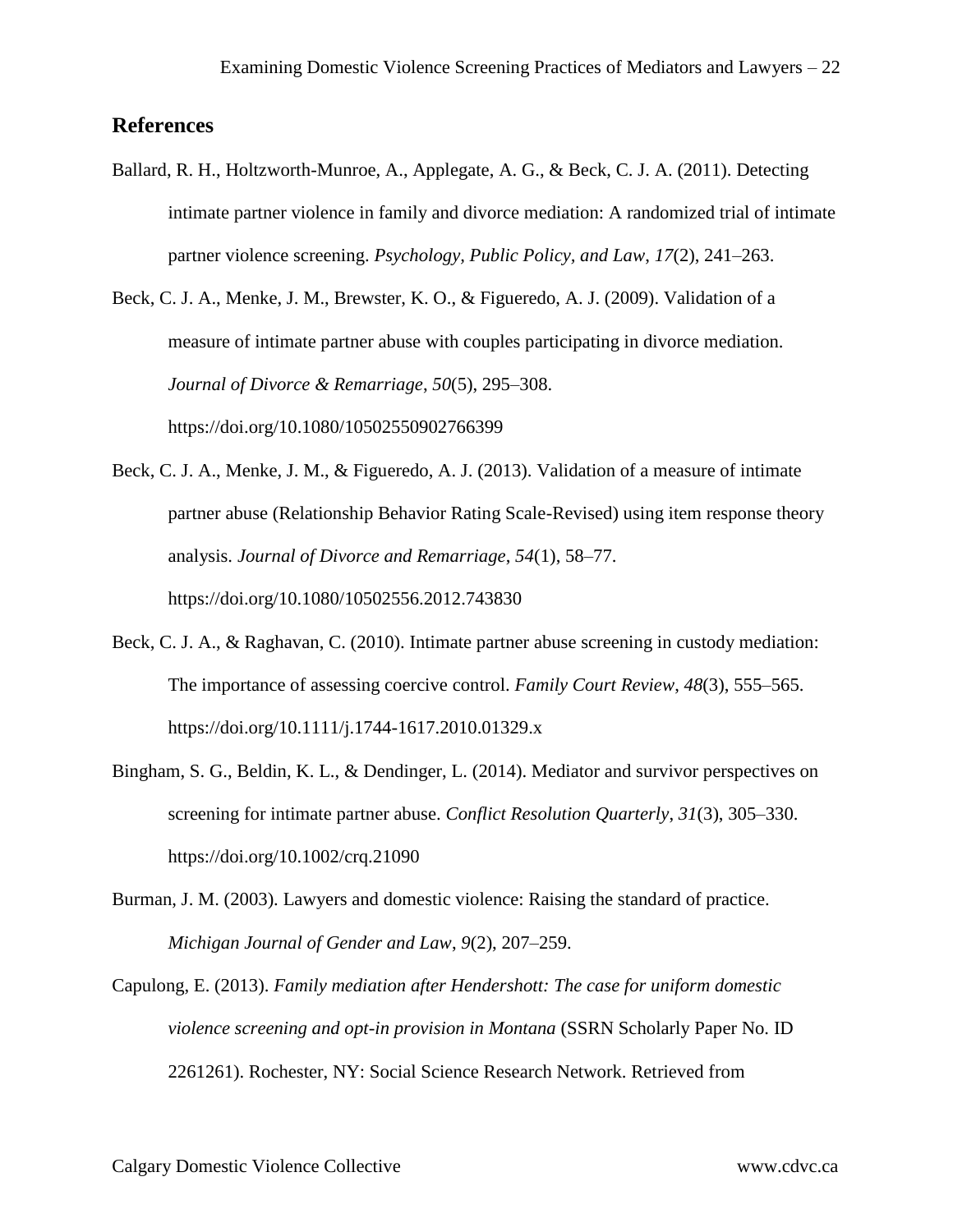https://poseidon01.ssrn.com/delivery.php?ID=3690030660780100701040840861230751 270550130140860450100290790810780911060290811240101060300130420570380110 151141250691080710931050160750930370661201210980200190940490500040170920 87069111108095101027102085029026069102098104103019116084020095119112124 &EXT=pdf

- Chewter, C. L. (2003). Violence against women and children: Some legal issues. *Canadian Journal of Family Law*, *20*, 99–178.
- Clemants, E., & Gross, A. (2007). "Why aren't we screening?" A survey examining domestic violence screening procedures and training protocol in community mediation centers. *Conflict Resolution Quarterly*, *24*(4), 413–431. https://doi.org/10.1002/crq.182
- Ellis, D. (2008). Divorce and the family court: What can be done about domestic violence? *Family Court Review*, *46*(3), 531–536. https://doi.org/10.1111/j.1744-1617.2008.00218.x
- Ellis, D., & Stuckless, N. (2006). Domestic violence, DOVE, and divorce mediation. *Family Court Review*, *44*(4), 658–671. https://doi.org/10.1111/j.1744-1617.2006.00117.x
- Federal-Provincial-Territorial Ad Hoc Working Group on Family Violence. (2013). *Making the links in family violence cases: Collaboration among the family, child protection and criminal justice systems: Volume 1*. Department of Justice Canada. Retrieved from https://www.solgps.alberta.ca/safe\_communities/community\_awareness/family\_violence/ Publications/MakingLinksFamilyViolenceCases-Report.pdf

Frederick, L. (2008). Questions About family court domestic violence screening and assessment. *Family Court Review*, *46*(3), 523–530. https://doi.org/10.1111/j.1744-1617.2008.00217.x

Getz, C. (2008). *Safety screening in family mediation: A discussion paper*. Victoria, British Columbia: British Columbia Mediator Roster Society. Retrieved from

Calgary Domestic Violence Collective www.cdvc.ca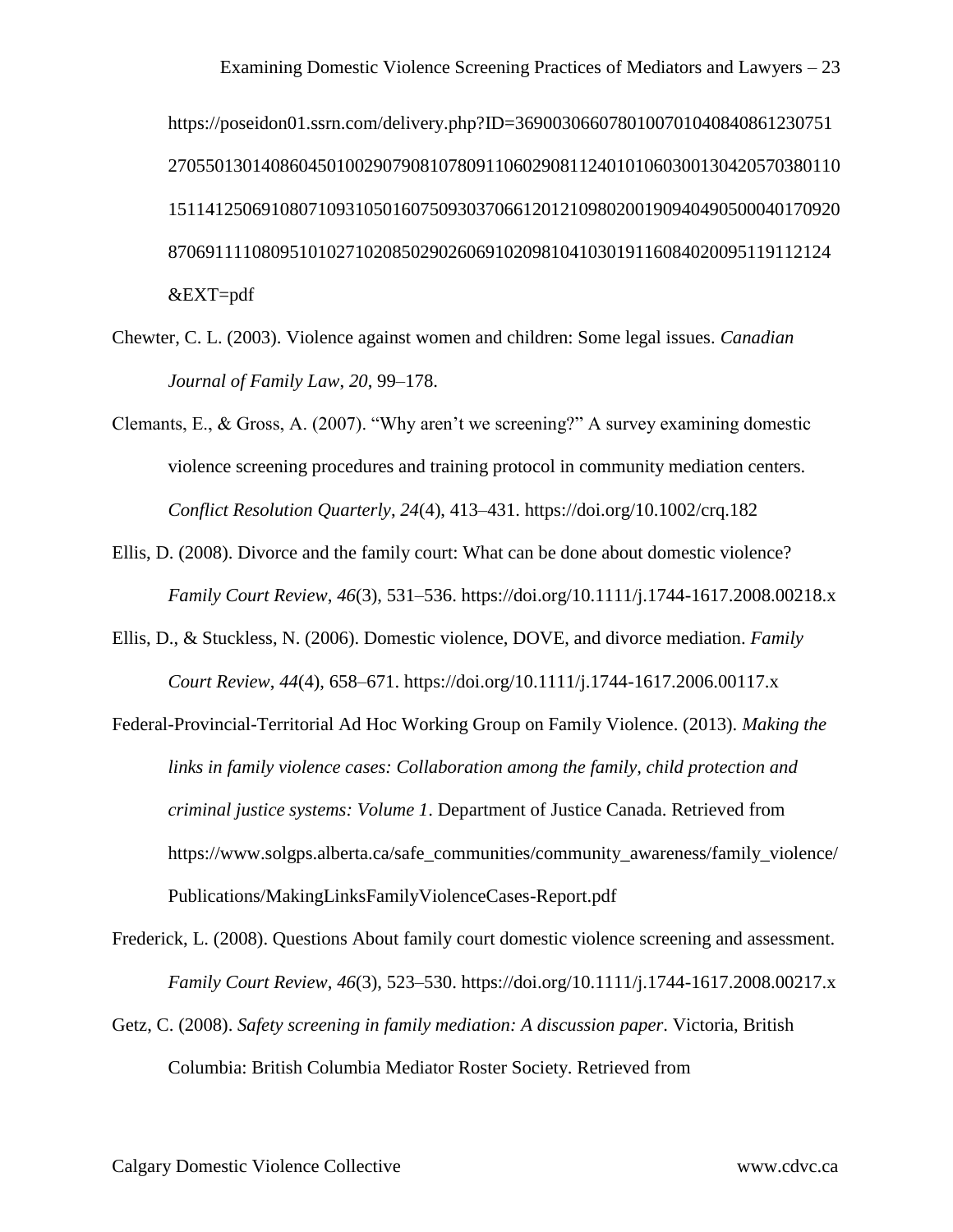http://www.mediatebc.com/PDFs/1-23-Resources-(For-

Mediators)/Screening\_Family\_Paper.aspx

- Girdner, L. K. (1990). Mediation triage: Screening for spouse abuse in divorce mediation. *Mediation Quarterly*, *7*(4), 365–376. https://doi.org/10.1002/crq.3900070408
- Hickman, C., Berge, K., Merrill, N., Ongman, L., Petrisor, G., Stewart, R., & Munro, D. (2012). *Qualifications for lawyers acting as arbitrators, mediators, and/or parenting coordinators in family law matters*. The Law Society of British Columbia. Retrieved from

https://www.lawsociety.bc.ca/Website/media/Shared/docs/publications/reports/FamilyLa wTF\_2012.pdf

- Hoffman, D. A. (2013). Screening for domestic violence and coercion in divorce mediation. *Family Mediation Quarterly*, *12*(4), 7–12.
- Holtzworth-Munroe, A., Beck, C. J. A., & Applegate, A. G. (2010). The Mediator's Assessment of Safety Issues and Concerns (MASIC): A screening interview for intimate partner violence and abuse available in the public domain. *Family Court Review*, *48*(4), 646–662. https://doi.org/10.1111/j.1744-1617.2010.001339.x
- Jaffe, P. G., Crooks, C. V., & Poisson, S. E. (2003). Common misconceptions in addressing domestic violence in child custody disputes. *Juvenile and Family Court Journal*, *54*(4), 57–67. https://doi.org/10.1111/j.1755-6988.2003.tb00086.x
- Landrum, S. (2011). The ongoing debate about mediation in the context of domestic violence: A call for empirical studies of mediation effectiveness. *Journal of Conflict Resolution*, *12*, 425–469.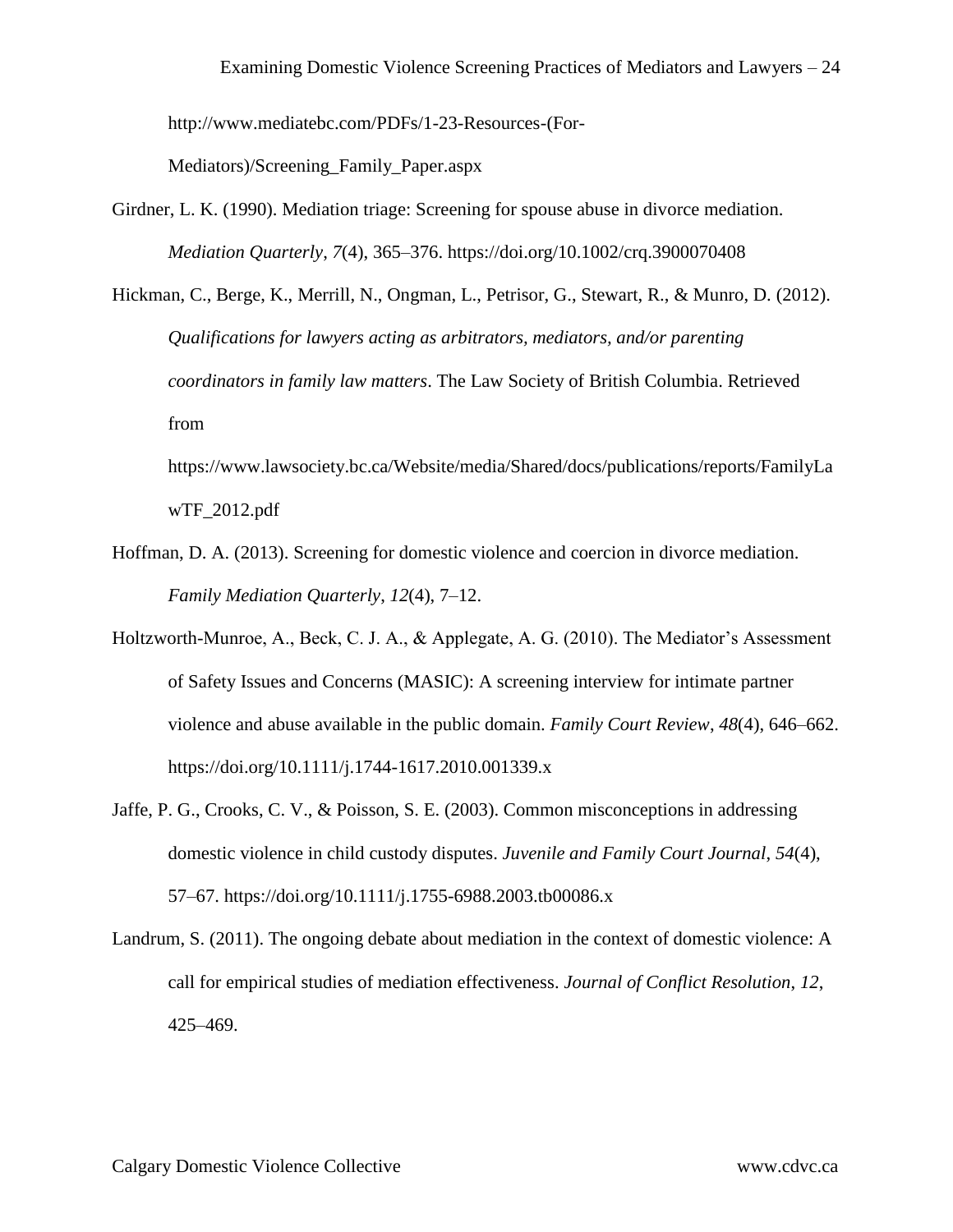- Lehal, K., FitzGerald, A., Kaur, H., Neallani, S., & Sainty, K. (2017). *The exploration of the effectiveness of current BC methods of family mediation in cases of violence against women and lessons to be learned from other jurisdictions models*. Law Foundation of British Columbia. Retrieved from http://www.lehallaw.com/wpcontent/uploads/2017/06/Law-Foundation-BC-Family-Law-Mediation-VAW-Project.pdf
- Lichon, A. (2017, July). *Mediation models for family cases involving domestic violence: A jurisdictional scan*. University of Victoria School of Public Administration, Victoria, British Columbia. Retrieved from https://dspace.library.uvic.ca/bitstream/handle/1828/8599/Lichon\_Amanda\_MA\_2017.pd

f?sequence=1

McIntosh, J. E., Wells, Y., & Lee, J. (2016). Development and validation of the Family Law DOORS. *Psychological Assessment*, *28*(11), 1516–1522.

https://doi.org/10.1037/pas0000277

- Ministry of Justice. (2014). *Family Justice Services manual of operations*. Government of British Columbia. Retrieved from https://www2.gov.bc.ca/assets/gov/law-crime-andjustice/about-bc-justice-system/justice-services-branch/fjsd/manual.pdf
- Murphy, J. C., & Rubinson, R. (2005). Domestic violence and mediation: Responding to the challenges of crafting effective screens. *Family Law Quarterly*, *39*(1), 53–85.
- Neilson, L. C. (2012). *Enhancing safety: When domestic violence cases are in multiple legal systems*. London, Ontario: Centre for Research & Education on Violence against Women and Children, Western University. Retrieved from http://www.learningtoendabuse.ca/sites/default/files/Enhancing\_Safety.pdf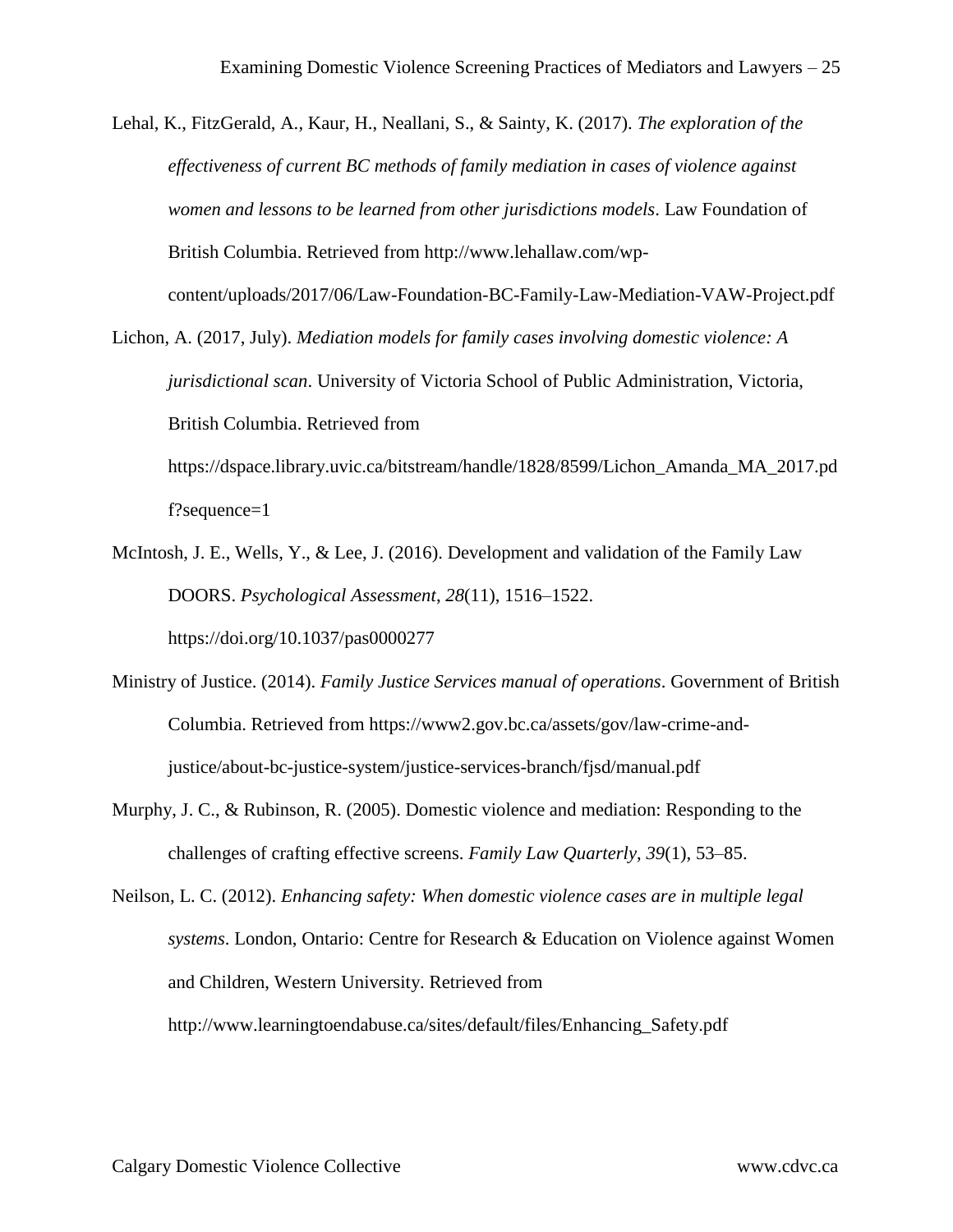- Ontario Association for Family Mediation. (2013). *OAFM policy on abuse*. Retrieved from https://www.oafm.on.ca/docs/abuse-policy.pdf
- Pokman, V., Rossi, F. S., Holtzworth-Munroe, A., Applegate, A. G., Beck, C. J. A., & D'Onofrio, B. M. (2014). Mediator's Assessment of Safety Issues and Concerns (MASIC): Reliability and validity of a new intimate partner violence screen. *Assessment*, *21*(5), 529–542. https://doi.org/10.1177/1073191114528372
- Rossi, F. S., Holtzworth-Munroe, A., Applegate, A. G., Beck, C. J. A., Adams, J. M., & Hale, D. F. (2015). Detection of intimate partner violence and recommendation for joint family mediation: A randomized controlled trial of two screening measures. *Psychology, Public Policy, and Law*. Retrieved from

https://www.researchgate.net/profile/Connie\_Beck/publication/232443913\_Detecting\_Int imate\_Partner\_Violence\_in\_Family\_and\_Divorce\_Mediation\_A\_Randomized\_Trial\_of\_I ntimate\_Partner\_Violence\_Screening/links/565e042b08aeafc2aac8c857.pdf

- Salem, P., Kulak, D., & Deutsch, R. M. (2007). Triaging family court services: The Connecticut Judicial Branch's Family Civil Intake Screen. *Pace Law Review*, *27*(4), 101–146.
- Sussman, E., & Carter, C. (n.d.). *Domestic violence screening tool for consumer lawyers*. The Consumer Rights for Domestic Violence Survivors Initiative. Retrieved from http://www.icadvinc.org/wp-content/uploads/2013/06/DV-Screening-Tool-for-consumerlaw-attnys.pdf
- Tan, N. T. (1991). Implications of the Divorce Mediation Assessment Instrument for Mediation Practice. *Family Court Review*, *29*(1), 26–40. https://doi.org/10.1111/j.174- 1617.1991.tb00209.x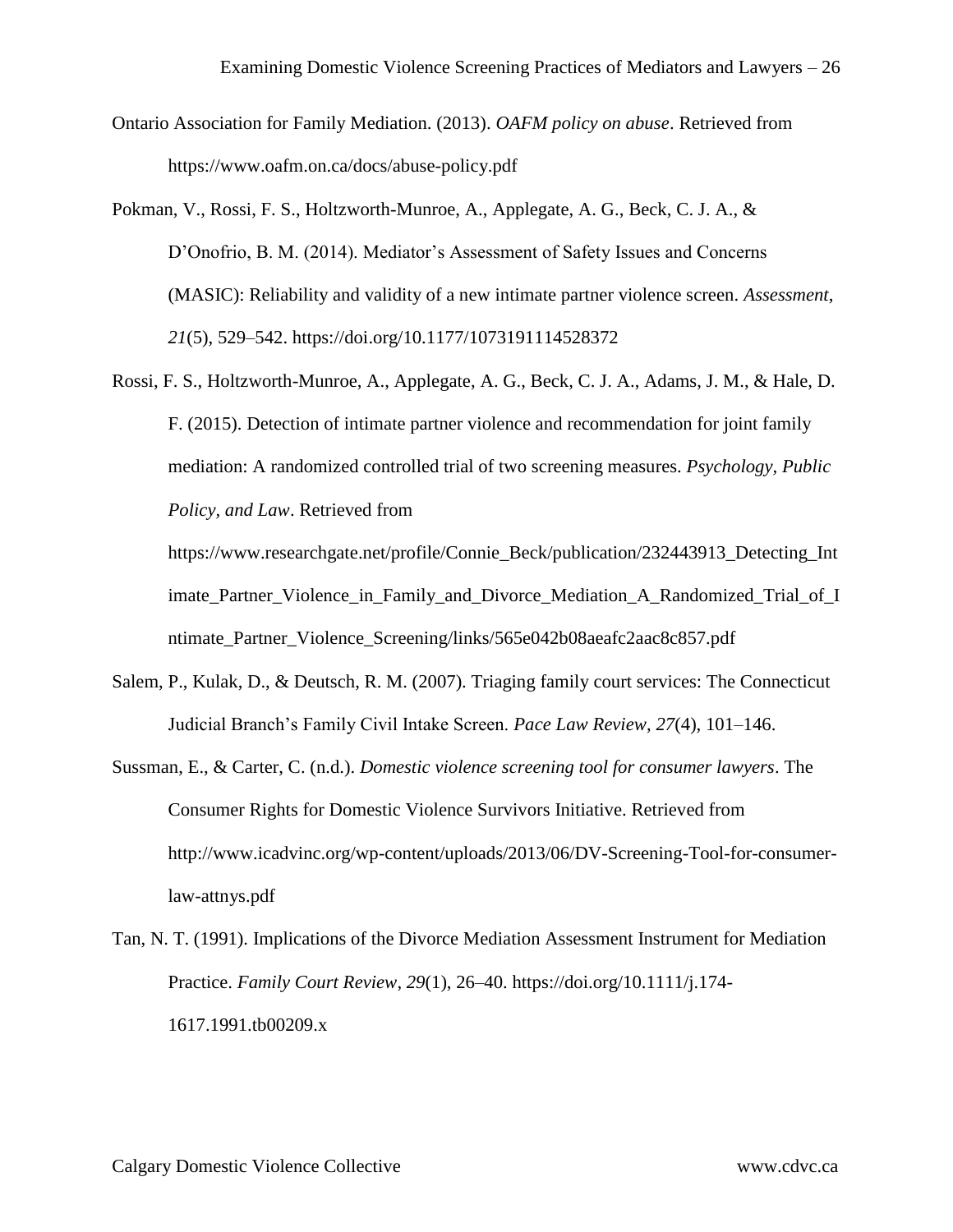- Vaccaro, I., & Medhekar, A. (2013). *Representing victims of domestic violence*. Ontario Bar Association. Retrieved from http://www.oba.org/en/pdf/sec\_news\_fam\_aug13\_RepresentingVictims\_Vaccaro\_Medhe kar.pdf
- Ver Steegh, N. (2014). Eight reasons why attorneys representing parents in child protection proceedings should use an intimate partner violence screening protocol. *William Mitchell Law Review*, *40*(3), 1048–1057.

Ver Steegh, N., & Dalton, C. (2008). Report from the Wingspread conference on domestic violence and family courts. *Family Court Review*, *46*(3), 454–475. https://doi.org/10.1111/j.1744-1617.2008.00214.x

Ver Steegh, N., Davis, G., & Frederick, L. (2012). Look before you leap: Court system triage of family law cases involving intimate partner violence. *Marquette Law Review*. Retrieved from

https://open.mitchellhamline.edu/cgi/viewcontent.cgi?referer=https://scholar.google.ca/& httpsredir=1&article=1239&context=facsch

Wathen, C., MacGregor, J., & MacMillan, H. (2016). *Research brief: Identifying and responding to intimate partner violence*. London, Ontario: Preventing Violence Across the Lifespan Research Network. Retrieved from http://prevail.wp.fims.uwo.ca/wpcontent/uploads/sites/10/2016/11/IPV-Research-Brief-2016.pdf

Western Interstate Child Support Enforcement Council. (n.d.). *Oregon PTOC program: Domestic violence screening process for mediators overview and instructions*. Retrieved from http://www.wicsec.org/wp-content/uploads/2014/10/W-45-Oregon-DV-Screening-Tool-for-Mediators-Instructions.pdf